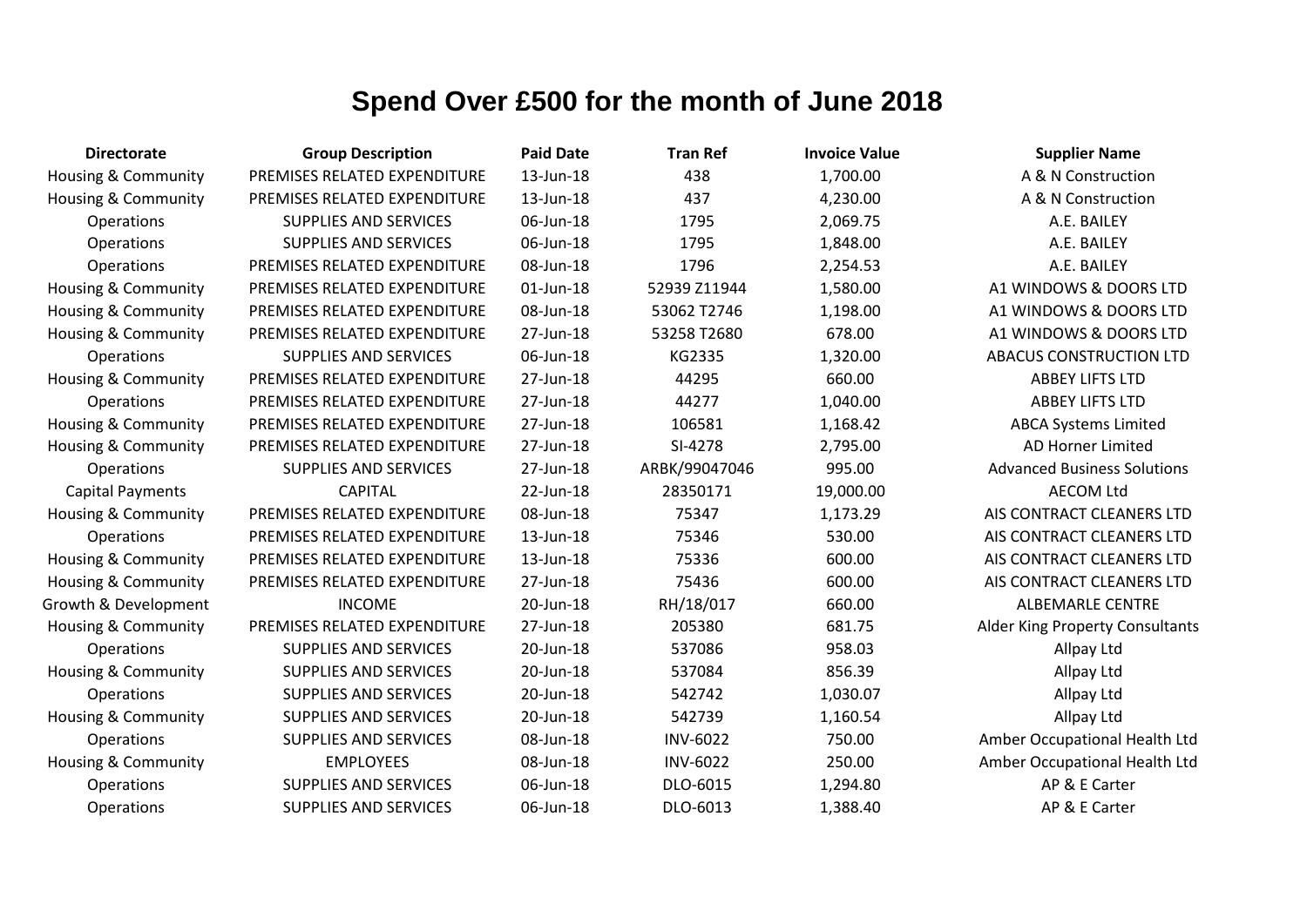| <b>Directorate</b>             | <b>Group Description</b>     | <b>Paid Date</b> | <b>Tran Ref</b>  | <b>Invoice Value</b> | <b>Supplier Name</b>                         |
|--------------------------------|------------------------------|------------------|------------------|----------------------|----------------------------------------------|
| Operations                     | <b>SUPPLIES AND SERVICES</b> | 06-Jun-18        | DLO-6014         | 1,346.80             | AP & E Carter                                |
| Operations                     | <b>SUPPLIES AND SERVICES</b> | 20-Jun-18        | DLO-6058         | 998.40               | AP & E Carter                                |
| Operations                     | <b>SUPPLIES AND SERVICES</b> | 22-Jun-18        | 23               | 296.40               | AP & E Carter                                |
| Operations                     | PREMISES RELATED EXPENDITURE | 22-Jun-18        | 23               | 1,107.60             | AP & E Carter                                |
| Operations                     | <b>SUPPLIES AND SERVICES</b> | 22-Jun-18        | 28.05            | 1,950.00             | AP & E Carter                                |
| Operations                     | <b>SUPPLIES AND SERVICES</b> | 22-Jun-18        | 25               | 1,060.80             | AP & E Carter                                |
| Operations                     | <b>SUPPLIES AND SERVICES</b> | 22-Jun-18        | 26               | 821.60               | AP & E Carter                                |
| <b>Balance Sheet</b>           | <b>HOLDING ACCOUNTS</b>      | 13-Jun-18        | CRN00001569      | 520.62               | AR Refunds - Cheque                          |
| Operations                     | <b>SUPPLIES AND SERVICES</b> | 06-Jun-18        | 111569           | 1,125.00             | Arboricare Ltd                               |
| Housing & Community            | <b>SUPPLIES AND SERVICES</b> | 22-Jun-18        | TDBC07           | 23,000.00            | Arc                                          |
| Operations                     | SUPPLIES AND SERVICES        | 06-Jun-18        | 1042018          | 6,137.94             | Archemys Holdings Ltd                        |
| <b>Housing &amp; Community</b> | <b>SUPPLIES AND SERVICES</b> | 15-Jun-18        | 61020            | 1,650.00             | <b>Articad Limited</b>                       |
| Growth & Development           | <b>SUPPLIES AND SERVICES</b> | 08-Jun-18        | 642638           | 6,178.12             | <b>ASHFORDS</b>                              |
| <b>Capital Payments</b>        | <b>CAPITAL</b>               | 29-Jun-18        | 645813           | 4,840.62             | <b>ASHFORDS</b>                              |
| Growth & Development           | <b>SUPPLIES AND SERVICES</b> | 27-Jun-18        | 391240           | 1,458.92             | <b>Bakers Coaches Holidays</b>               |
| Growth & Development           | <b>SUPPLIES AND SERVICES</b> | 20-Jun-18        | 2522             | 1,427.50             | <b>Bath &amp; West Shows Limited</b>         |
| Housing & Community            | THIRD PARTY PAYMENTS         | 06-Jun-18        | <b>EPRF 1517</b> | 625.00               | <b>BEACON LEE &amp; WARD</b>                 |
| Operations                     | <b>SUPPLIES AND SERVICES</b> | 22-Jun-18        | 454980           | 1,512.00             | Bemrose Booth Ltd                            |
| Operations                     | <b>SUPPLIES AND SERVICES</b> | 22-Jun-18        | 454980           | 45.00                | Bemrose Booth Ltd                            |
| Growth & Development           | <b>SUPPLIES AND SERVICES</b> | 27-Jun-18        | 35262            | 2,190.70             | Berrys Coaches Ltd                           |
| Operations                     | <b>EMPLOYEES</b>             | 15-Jun-18        | SIN200602        | 990.00               | <b>BGSW - CRC</b>                            |
| <b>Capital Payments</b>        | <b>CAPITAL</b>               | 20-Jun-18        | <b>EPRF 1539</b> | 20,565.03            | <b>Bishops Hull Village Hall and Playing</b> |
| Operations                     | <b>SUPPLIES AND SERVICES</b> | 13-Jun-18        | 12831            | 58,406.91            | <b>Bloom Procurement Services Limited</b>    |
| <b>Cost of Services</b>        | <b>SUPPLIES AND SERVICES</b> | 13-Jun-18        | 12831            | 6,704.37             | <b>Bloom Procurement Services Limited</b>    |
| Growth & Development           | <b>SUPPLIES AND SERVICES</b> | 01-Jun-18        | 1777             | 1,100.00             | Bonnar Keenlyside                            |
| Operations                     | <b>SUPPLIES AND SERVICES</b> | 27-Jun-18        | 51333            | 1,000.00             | <b>Bottomline Technologies Limited</b>       |
| <b>Balance Sheet</b>           | <b>CURRENT ASSETS</b>        | 13-Jun-18        | 66881176         | 573.32               | <b>BRADFORDS BUILDING SUPPLIES LIMITED</b>   |
| Operations                     | <b>SUPPLIES AND SERVICES</b> | 01-Jun-18        | 66862491         | 742.70               | <b>BRADFORDS BUILDING SUPPLIES LIMITED</b>   |
| <b>Housing &amp; Community</b> | PREMISES RELATED EXPENDITURE | 13-Jun-18        | 602800515        | 839.86               | <b>British Gas Business (Electric)</b>       |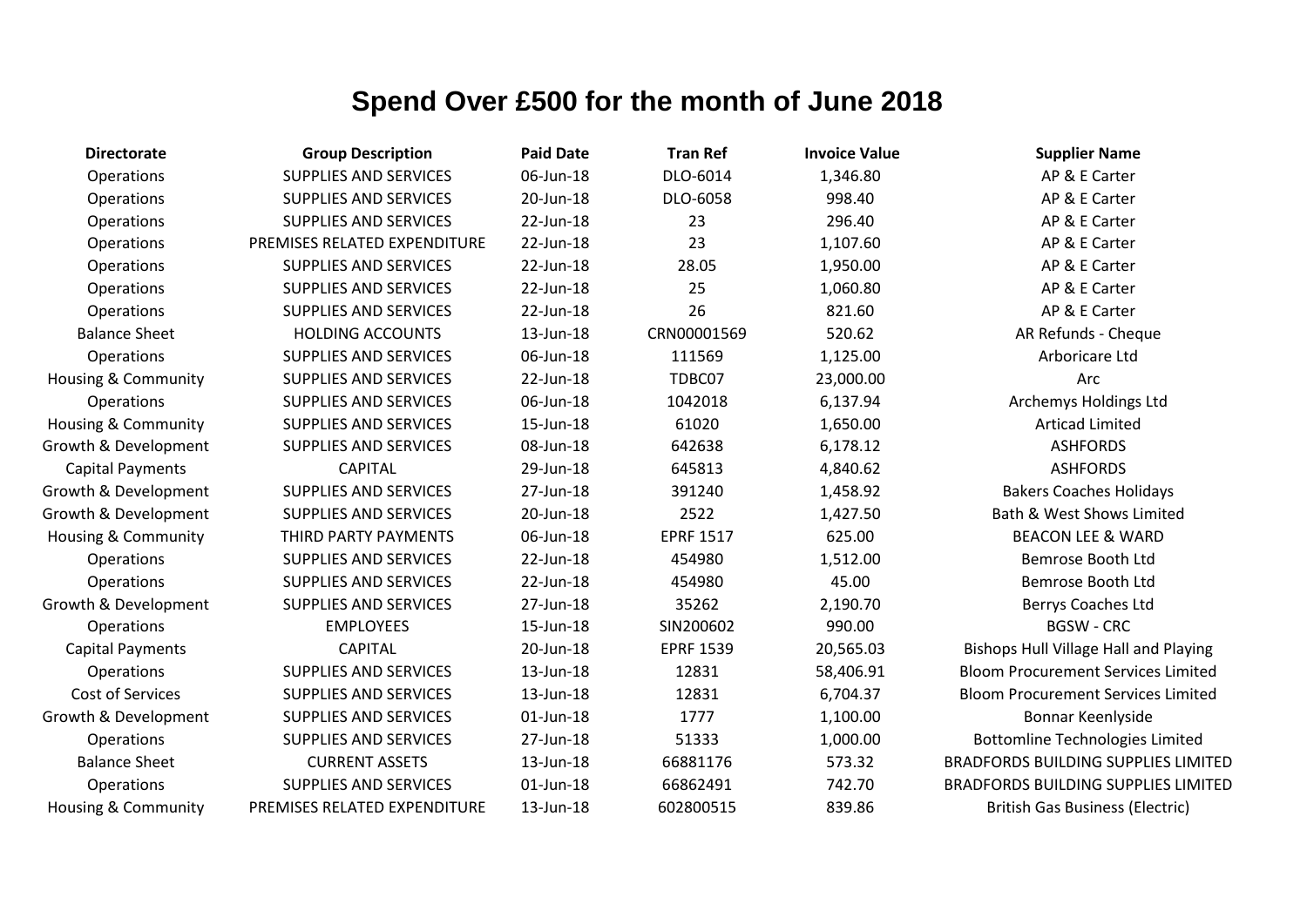| <b>Directorate</b>             | <b>Group Description</b>     | <b>Paid Date</b> | <b>Tran Ref</b> | <b>Invoice Value</b> | <b>Supplier Name</b>                   |
|--------------------------------|------------------------------|------------------|-----------------|----------------------|----------------------------------------|
| <b>Housing &amp; Community</b> | PREMISES RELATED EXPENDITURE | 22-Jun-18        | 988261246       | 526.53               | <b>British Gas Business (Electric)</b> |
| Operations                     | PREMISES RELATED EXPENDITURE | 22-Jun-18        | 988261238       | 894.05               | <b>British Gas Business (Electric)</b> |
| <b>Housing &amp; Community</b> | PREMISES RELATED EXPENDITURE | 22-Jun-18        | 988261227       | 1,660.85             | <b>British Gas Business (Electric)</b> |
| Operations                     | PREMISES RELATED EXPENDITURE | 22-Jun-18        | 988261217       | 1,183.32             | <b>British Gas Business (Electric)</b> |
| <b>Housing &amp; Community</b> | PREMISES RELATED EXPENDITURE | 22-Jun-18        | 963357897       | 677.73               | <b>British Gas Business (Electric)</b> |
| Growth & Development           | <b>INCOME</b>                | 15-Jun-18        | 9217556         | 1,274.00             | CANON (UK) LTD                         |
| Cost of Services               | <b>EMPLOYEES</b>             | 27-Jun-18        | 2511/0518       | 5,500.00             | <b>Carol Carpenter Training Ltd</b>    |
| Operations                     | <b>SUPPLIES AND SERVICES</b> | 15-Jun-18        | 3170224         | 1,338.00             | <b>CCS MEDIA LTD</b>                   |
| Operations                     | <b>SUPPLIES AND SERVICES</b> | 20-Jun-18        | 3170861         | 188.86               | <b>CCS MEDIA LTD</b>                   |
| Operations                     | <b>SUPPLIES AND SERVICES</b> | 20-Jun-18        | 3170861         | 1,043.34             | <b>CCS MEDIA LTD</b>                   |
| Cost of Services               | <b>SUPPLIES AND SERVICES</b> | 06-Jun-18        | 2343            | 1,980.00             | <b>CENTRE FOR SUSTAINABLE ENERGY</b>   |
| <b>Balance Sheet</b>           | <b>CURRENT ASSETS</b>        | 15-Jun-18        | 9901/01981060   | 546.84               | <b>Ceramic Tile Distributors</b>       |
| Growth & Development           | <b>SUPPLIES AND SERVICES</b> | 13-Jun-18        | 26534           | 600.00               | <b>Character Graphics</b>              |
| Housing & Community            | <b>SUPPLIES AND SERVICES</b> | 29-Jun-18        | 633153          | 510.00               | <b>CHARTERED INSTITUTE OF HOUSING</b>  |
| <b>Housing &amp; Community</b> | <b>SUPPLIES AND SERVICES</b> | 29-Jun-18        | 633156          | 510.00               | <b>CHARTERED INSTITUTE OF HOUSING</b>  |
| <b>Balance Sheet</b>           | <b>CURRENT ASSETS</b>        | 15-Jun-18        | TAU/179251      | 887.70               | <b>City Electrical Factors Ltd</b>     |
| <b>Balance Sheet</b>           | <b>CURRENT ASSETS</b>        | 15-Jun-18        | TAU/179609      | 2,379.53             | <b>City Electrical Factors Ltd</b>     |
| <b>Balance Sheet</b>           | <b>CURRENT ASSETS</b>        | 22-Jun-18        | TAU/179947      | 1,761.58             | <b>City Electrical Factors Ltd</b>     |
| Operations                     | <b>SUPPLIES AND SERVICES</b> | 15-Jun-18        | X/RB31200       | 513.33               | <b>CIVICA UK LTD</b>                   |
| Operations                     | <b>SUPPLIES AND SERVICES</b> | 06-Jun-18        | M/RB051506      | 780.00               | <b>CIVICA UK LTD</b>                   |
| Operations                     | <b>SUPPLIES AND SERVICES</b> | 15-Jun-18        | M/RB051734      | 1,468.00             | <b>CIVICA UK LTD</b>                   |
| Operations                     | <b>SUPPLIES AND SERVICES</b> | 20-Jun-18        | M/RB051552      | 2,154.16             | <b>CIVICA UK LTD</b>                   |
| Growth & Development           | <b>SUPPLIES AND SERVICES</b> | 29-Jun-18        | 1418V           | 1,300.00             | Coast Communications & Mktg Ltd        |
| <b>Housing &amp; Community</b> | PREMISES RELATED EXPENDITURE | 20-Jun-18        | 20103759        | 530.00               | Colt International Ltd                 |
| Housing & Community            | <b>TRANSFER PAYMENTS</b>     | 13-Jun-18        | 1998            | 20,000.00            | <b>COMMUNITY COUNCIL FOR SOMERSET</b>  |
| <b>Operations</b>              | <b>SUPPLIES AND SERVICES</b> | 20-Jun-18        | <b>INV-3332</b> | 1,030.88             | Computeam Ltd                          |
| Housing & Community            | PREMISES RELATED EXPENDITURE | 22-Jun-18        | 154983          | 143.99               | <b>COOMBER SECURITY SYSTEMS LTD</b>    |
| Housing & Community            | PREMISES RELATED EXPENDITURE | 22-Jun-18        | 154983          | 143.99               | <b>COOMBER SECURITY SYSTEMS LTD</b>    |
| Housing & Community            | PREMISES RELATED EXPENDITURE | 22-Jun-18        | 154983          | 143.99               | <b>COOMBER SECURITY SYSTEMS LTD</b>    |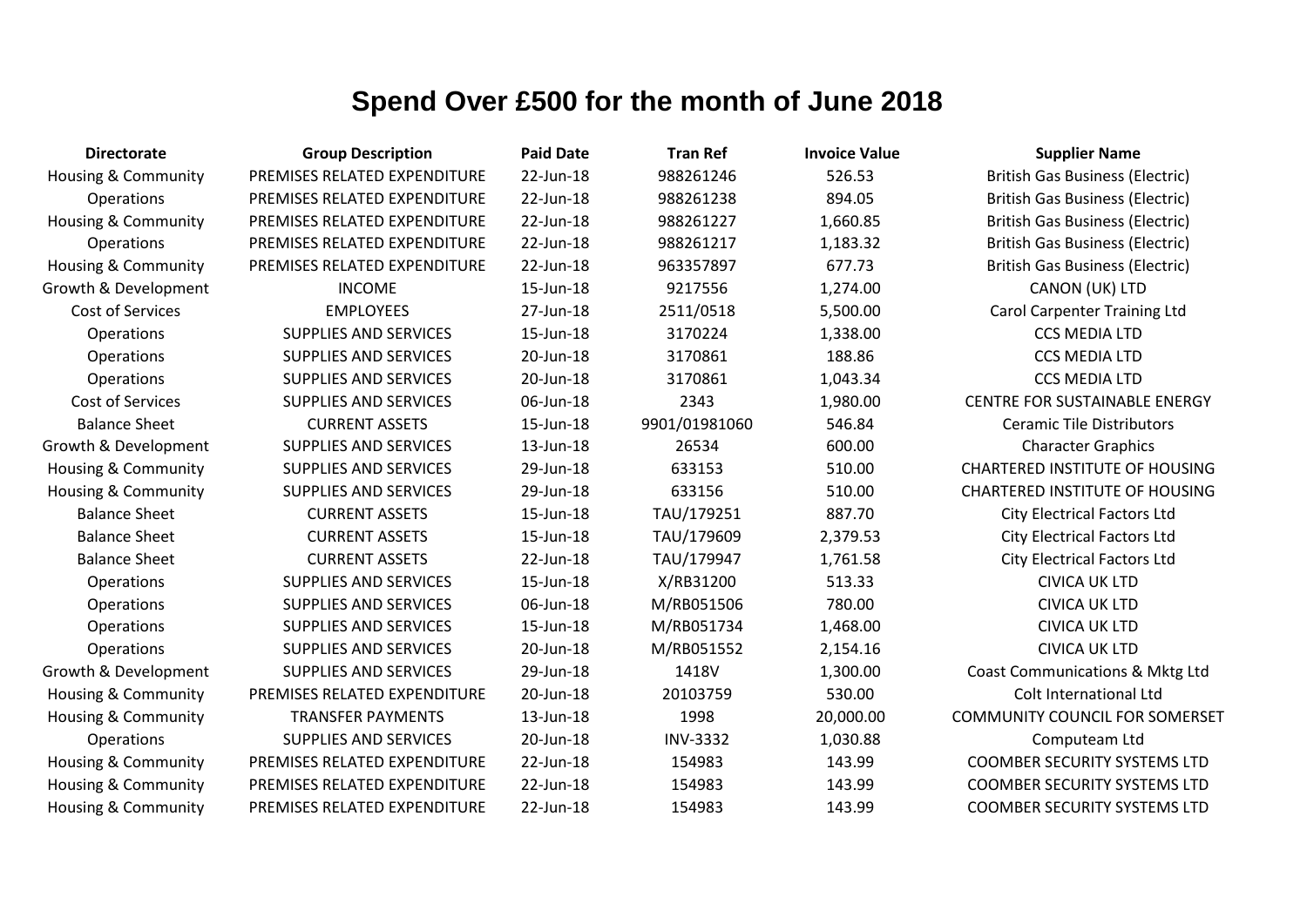| <b>Directorate</b>             | <b>Group Description</b>     | <b>Paid Date</b> | <b>Tran Ref</b> | <b>Invoice Value</b> | <b>Supplier Name</b>                |
|--------------------------------|------------------------------|------------------|-----------------|----------------------|-------------------------------------|
| Operations                     | PREMISES RELATED EXPENDITURE | 22-Jun-18        | 154983          | 112.62               | <b>COOMBER SECURITY SYSTEMS LTD</b> |
| Housing & Community            | PREMISES RELATED EXPENDITURE | 22-Jun-18        | 154983          | 338.98               | <b>COOMBER SECURITY SYSTEMS LTD</b> |
| Housing & Community            | PREMISES RELATED EXPENDITURE | 22-Jun-18        | 154983          | 112.62               | <b>COOMBER SECURITY SYSTEMS LTD</b> |
| Housing & Community            | PREMISES RELATED EXPENDITURE | 22-Jun-18        | 154983          | 112.62               | <b>COOMBER SECURITY SYSTEMS LTD</b> |
| Housing & Community            | PREMISES RELATED EXPENDITURE | 22-Jun-18        | 154983          | 473.00               | <b>COOMBER SECURITY SYSTEMS LTD</b> |
| Operations                     | PREMISES RELATED EXPENDITURE | 22-Jun-18        | 154983          | 157.67               | <b>COOMBER SECURITY SYSTEMS LTD</b> |
| Operations                     | PREMISES RELATED EXPENDITURE | 22-Jun-18        | 154983          | 197.08               | <b>COOMBER SECURITY SYSTEMS LTD</b> |
| Operations                     | PREMISES RELATED EXPENDITURE | 22-Jun-18        | 154983          | 197.08               | <b>COOMBER SECURITY SYSTEMS LTD</b> |
| <b>Housing &amp; Community</b> | PREMISES RELATED EXPENDITURE | 22-Jun-18        | 154983          | 397.48               | <b>COOMBER SECURITY SYSTEMS LTD</b> |
| Operations                     | PREMISES RELATED EXPENDITURE | 27-Jun-18        | 157759          | 851.57               | <b>COOMBER SECURITY SYSTEMS LTD</b> |
| Housing & Community            | PREMISES RELATED EXPENDITURE | 27-Jun-18        | 157759          | 851.57               | <b>COOMBER SECURITY SYSTEMS LTD</b> |
| Housing & Community            | PREMISES RELATED EXPENDITURE | 27-Jun-18        | 157759          | 851.57               | <b>COOMBER SECURITY SYSTEMS LTD</b> |
| Housing & Community            | PREMISES RELATED EXPENDITURE | 27-Jun-18        | 157759          | 851.57               | <b>COOMBER SECURITY SYSTEMS LTD</b> |
| Housing & Community            | PREMISES RELATED EXPENDITURE | 27-Jun-18        | 157759          | 851.57               | <b>COOMBER SECURITY SYSTEMS LTD</b> |
| Operations                     | PREMISES RELATED EXPENDITURE | 27-Jun-18        | 157759          | 851.57               | <b>COOMBER SECURITY SYSTEMS LTD</b> |
| Operations                     | PREMISES RELATED EXPENDITURE | 27-Jun-18        | 157759          | 851.57               | <b>COOMBER SECURITY SYSTEMS LTD</b> |
| Operations                     | PREMISES RELATED EXPENDITURE | 27-Jun-18        | 157759          | 851.57               | <b>COOMBER SECURITY SYSTEMS LTD</b> |
| Housing & Community            | PREMISES RELATED EXPENDITURE | 27-Jun-18        | 157759          | 159.63               | <b>COOMBER SECURITY SYSTEMS LTD</b> |
| Housing & Community            | PREMISES RELATED EXPENDITURE | 27-Jun-18        | 157759          | 159.63               | <b>COOMBER SECURITY SYSTEMS LTD</b> |
| Housing & Community            | PREMISES RELATED EXPENDITURE | 27-Jun-18        | 157759          | 159.63               | <b>COOMBER SECURITY SYSTEMS LTD</b> |
| Operations                     | PREMISES RELATED EXPENDITURE | 27-Jun-18        | 157759          | 124.85               | <b>COOMBER SECURITY SYSTEMS LTD</b> |
| Housing & Community            | PREMISES RELATED EXPENDITURE | 27-Jun-18        | 157759          | 475.75               | <b>COOMBER SECURITY SYSTEMS LTD</b> |
| Housing & Community            | PREMISES RELATED EXPENDITURE | 27-Jun-18        | 157759          | 124.85               | <b>COOMBER SECURITY SYSTEMS LTD</b> |
| Housing & Community            | PREMISES RELATED EXPENDITURE | 27-Jun-18        | 157759          | 124.85               | <b>COOMBER SECURITY SYSTEMS LTD</b> |
| <b>Housing &amp; Community</b> | PREMISES RELATED EXPENDITURE | 27-Jun-18        | 157759          | 677.36               | <b>COOMBER SECURITY SYSTEMS LTD</b> |
| Operations                     | PREMISES RELATED EXPENDITURE | 27-Jun-18        | 157759          | 174.79               | <b>COOMBER SECURITY SYSTEMS LTD</b> |
| Operations                     | PREMISES RELATED EXPENDITURE | 27-Jun-18        | 157759          | 218.48               | <b>COOMBER SECURITY SYSTEMS LTD</b> |
| Operations                     | PREMISES RELATED EXPENDITURE | 27-Jun-18        | 157759          | 218.48               | <b>COOMBER SECURITY SYSTEMS LTD</b> |
| Housing & Community            | PREMISES RELATED EXPENDITURE | 27-Jun-18        | 157759          | 593.64               | <b>COOMBER SECURITY SYSTEMS LTD</b> |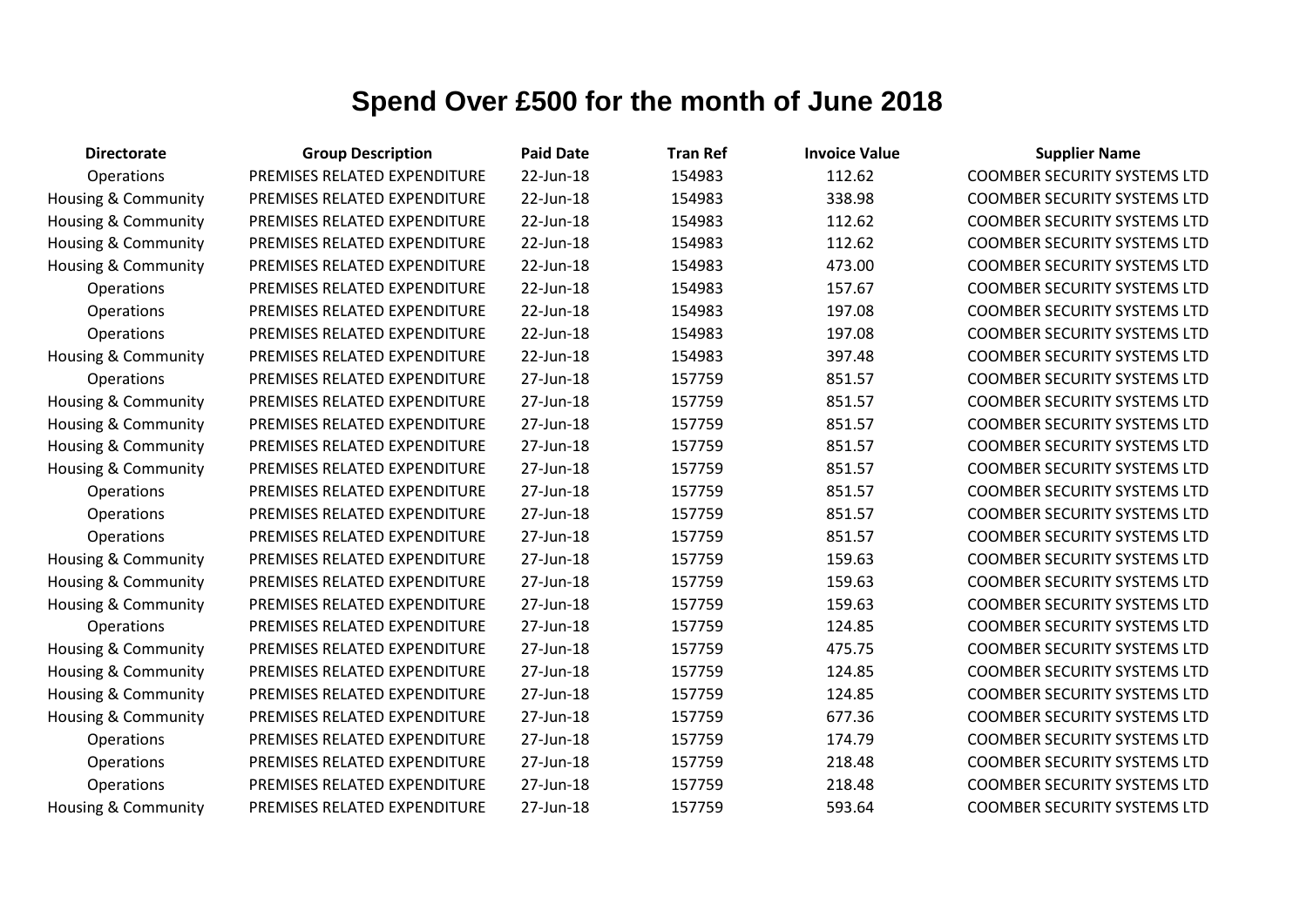| <b>Directorate</b>             | <b>Group Description</b>     | <b>Paid Date</b> | <b>Tran Ref</b> | <b>Invoice Value</b> | <b>Supplier Name</b>               |
|--------------------------------|------------------------------|------------------|-----------------|----------------------|------------------------------------|
| Operations                     | <b>EMPLOYEES</b>             | 13-Jun-18        | 525052          | 564.47               | <b>Cordant People</b>              |
| Operations                     | <b>EMPLOYEES</b>             | 13-Jun-18        | 525054          | 516.43               | Cordant People                     |
| Operations                     | <b>EMPLOYEES</b>             | 13-Jun-18        | 526345          | 576.49               | <b>Cordant People</b>              |
| <b>Operations</b>              | <b>EMPLOYEES</b>             | 13-Jun-18        | 520215          | 528.44               | <b>Cordant People</b>              |
| <b>Housing &amp; Community</b> | PREMISES RELATED EXPENDITURE | 06-Jun-18        | 13043706        | 659.16               | <b>CORONA ENERGY RETAIL 4 LTD</b>  |
| <b>Operations</b>              | PREMISES RELATED EXPENDITURE | 06-Jun-18        | 13043652        | 2,762.15             | <b>CORONA ENERGY RETAIL 4 LTD</b>  |
| Operations                     | PREMISES RELATED EXPENDITURE | 06-Jun-18        | 13043971        | 1,135.71             | <b>CORONA ENERGY RETAIL 4 LTD</b>  |
| <b>Housing &amp; Community</b> | <b>SUPPLIES AND SERVICES</b> | 20-Jun-18        | 15513/50089/6   | 4,615.00             | Craddy Pitchers Ltd t/a Craddys    |
| Cost of Services               | <b>SUPPLIES AND SERVICES</b> | 27-Jun-18        | 20180513        | 753.77               | Crowcombe Court                    |
| <b>Balance Sheet</b>           | <b>CURRENT ASSETS</b>        | 01-Jun-18        | 8201920165      | 500.03               | Crown Paints LTD                   |
| Cost of Services               | <b>SUPPLIES AND SERVICES</b> | 20-Jun-18        | TDBC013         | 5,400.00             | <b>CS Solutions Ltd</b>            |
| Housing & Community            | <b>SUPPLIES AND SERVICES</b> | 08-Jun-18        | 10009953        | 4,589.55             | <b>CSL DualCom Ltd</b>             |
| Housing & Community            | <b>SUPPLIES AND SERVICES</b> | 08-Jun-18        | 10009953        | 248.09               | <b>CSL DualCom Ltd</b>             |
| <b>Housing &amp; Community</b> | <b>SUPPLIES AND SERVICES</b> | 08-Jun-18        | 10009953        | 454.73               | <b>CSL DualCom Ltd</b>             |
| <b>Housing &amp; Community</b> | SUPPLIES AND SERVICES        | 29-Jun-18        | 10010615        | 936.00               | <b>CSL DualCom Ltd</b>             |
| Housing & Community            | <b>SUPPLIES AND SERVICES</b> | 29-Jun-18        | 10010615        | 702.00               | <b>CSL DualCom Ltd</b>             |
| <b>Housing &amp; Community</b> | <b>SUPPLIES AND SERVICES</b> | 29-Jun-18        | 10010615        | 84.28                | <b>CSL DualCom Ltd</b>             |
| <b>Housing &amp; Community</b> | PREMISES RELATED EXPENDITURE | 13-Jun-18        | 3132            | 512.00               | DALE NIXON T/A TAUNTON FENCING COM |
| <b>Housing &amp; Community</b> | <b>SUPPLIES AND SERVICES</b> | 20-Jun-18        | 3137            | 1,030.00             | DALE NIXON T/A TAUNTON FENCING COM |
| Housing & Community            | <b>SUPPLIES AND SERVICES</b> | 20-Jun-18        | 3137            | $-300.00$            | DALE NIXON T/A TAUNTON FENCING COM |
| Housing & Community            | <b>SUPPLIES AND SERVICES</b> | 20-Jun-18        | 3137            | 300.00               | DALE NIXON T/A TAUNTON FENCING COM |
| <b>Housing &amp; Community</b> | PREMISES RELATED EXPENDITURE | 20-Jun-18        | 3135            | 580.00               | DALE NIXON T/A TAUNTON FENCING COM |
| <b>Housing &amp; Community</b> | PREMISES RELATED EXPENDITURE | 20-Jun-18        | 3135            | $-250.00$            | DALE NIXON T/A TAUNTON FENCING COM |
| Housing & Community            | PREMISES RELATED EXPENDITURE | 20-Jun-18        | 3135            | 250.00               | DALE NIXON T/A TAUNTON FENCING COM |
| <b>Housing &amp; Community</b> | PREMISES RELATED EXPENDITURE | 27-Jun-18        | 3138            | 575.00               | DALE NIXON T/A TAUNTON FENCING COM |
| <b>Housing &amp; Community</b> | PREMISES RELATED EXPENDITURE | 20-Jun-18        | 3136            | 608.00               | DALE NIXON T/A TAUNTON FENCING COM |
| <b>Housing &amp; Community</b> | PREMISES RELATED EXPENDITURE | 13-Jun-18        | 3133            | 1,360.00             | DALE NIXON T/A TAUNTON FENCING COM |
| Housing & Community            | PREMISES RELATED EXPENDITURE | 27-Jun-18        | 3142            | 580.00               | DALE NIXON T/A TAUNTON FENCING COM |
| Housing & Community            | PREMISES RELATED EXPENDITURE | 27-Jun-18        | 3139            | 625.00               | DALE NIXON T/A TAUNTON FENCING COM |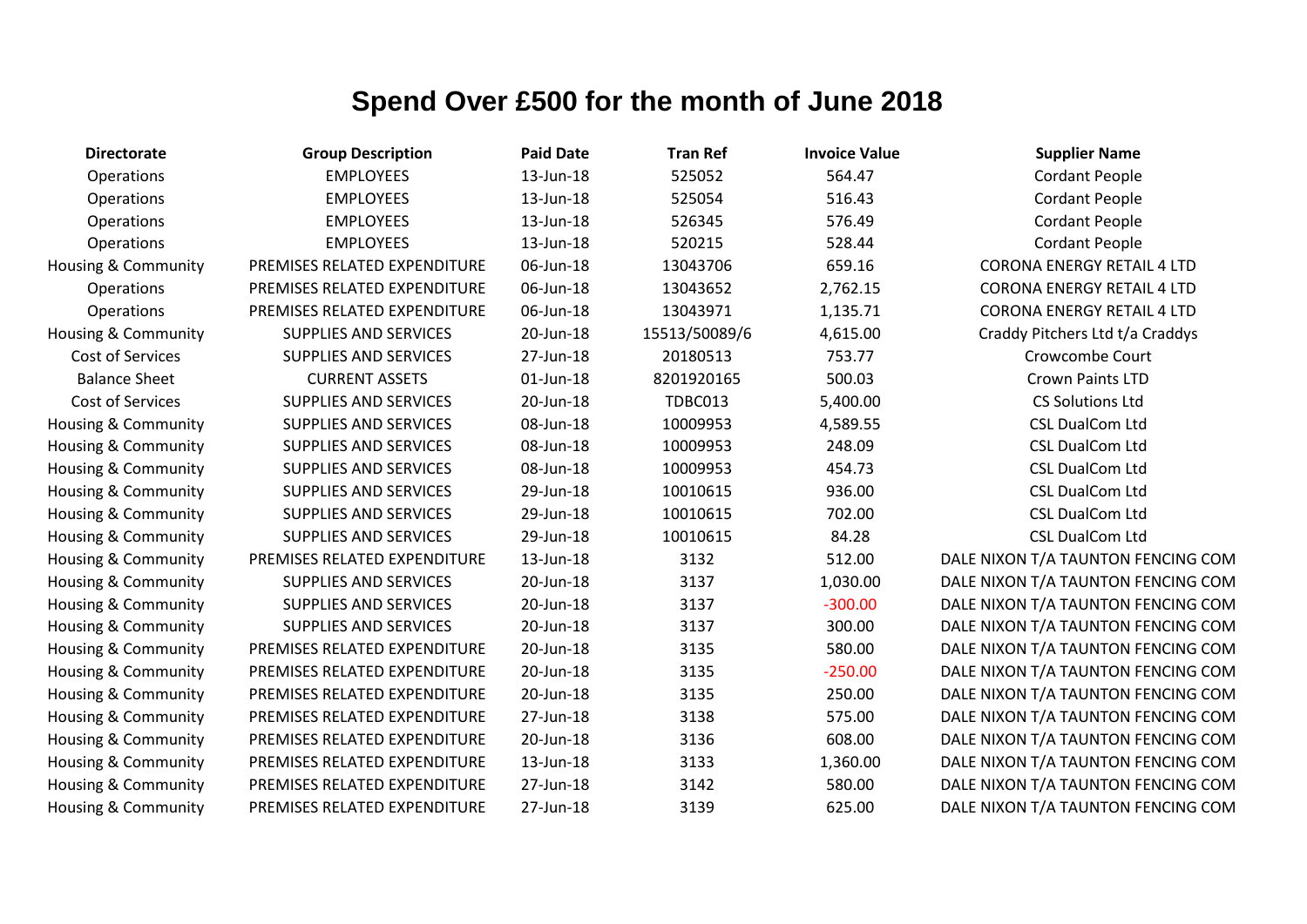| <b>Directorate</b>             | <b>Group Description</b>     | <b>Paid Date</b> | <b>Tran Ref</b> | <b>Invoice Value</b> | <b>Supplier Name</b>                    |
|--------------------------------|------------------------------|------------------|-----------------|----------------------|-----------------------------------------|
| <b>Housing &amp; Community</b> | <b>EMPLOYEES</b>             | 27-Jun-18        | 6062018         | 1,192.70             | Daniel McGowan                          |
| Operations                     | <b>SUPPLIES AND SERVICES</b> | 13-Jun-18        | <b>INV-2477</b> | 755.00               | <b>DASH Information Systems Limited</b> |
| <b>Capital Payments</b>        | <b>CAPITAL</b>               | 08-Jun-18        | 1523            | 4,425.88             | Devon Maintenance Plus Ltd              |
| <b>Balance Sheet</b>           | <b>CURRENT ASSETS</b>        | 15-Jun-18        | 1805/63942      | 748.64               | DEVONDALE ELECTRICAL DISTRIBUTORS L     |
| <b>Balance Sheet</b>           | <b>CURRENT ASSETS</b>        | 20-Jun-18        | 1805/66182      | 1,532.00             | DEVONDALE ELECTRICAL DISTRIBUTORS L     |
| Growth & Development           | <b>INCOME</b>                | 27-Jun-18        | 842152          | 1,674.54             | <b>Dillington Advertising</b>           |
| Housing & Community            | PREMISES RELATED EXPENDITURE | 27-Jun-18        | 184099          | 2,620.22             | <b>DORMA UK LTD</b>                     |
| Housing & Community            | PREMISES RELATED EXPENDITURE | 22-Jun-18        | DM002603        | 1,005.00             | Drainmaster (SW) Bellmar Ltd            |
| <b>Housing &amp; Community</b> | PREMISES RELATED EXPENDITURE | 27-Jun-18        | DM002627        | 680.00               | Drainmaster (SW) Bellmar Ltd            |
| <b>Housing &amp; Community</b> | PREMISES RELATED EXPENDITURE | 27-Jun-18        | DM002626        | 5,192.00             | Drainmaster (SW) Bellmar Ltd            |
| Operations                     | <b>SUPPLIES AND SERVICES</b> | 06-Jun-18        | EA31036         | 818.00               | <b>EARTH ANCHORS LTD</b>                |
| <b>Housing &amp; Community</b> | THIRD PARTY PAYMENTS         | 27-Jun-18        | 4569            | 27,440.00            | East Meets South West Limited           |
| Operations                     | <b>EMPLOYEES</b>             | 20-Jun-18        | IN175325718     | 4,900.97             | Edenred (UK Group) Ltd                  |
| Operations                     | <b>EMPLOYEES</b>             | 20-Jun-18        | IN175325718     | 9.80                 | Edenred (UK Group) Ltd                  |
| Operations                     | PREMISES RELATED EXPENDITURE | 06-Jun-18        | S21431992008    | 586.30               | <b>EDF Energy</b>                       |
| Operations                     | PREMISES RELATED EXPENDITURE | 06-Jun-18        | 4254852         | 4,188.98             | <b>EDF Energy</b>                       |
| Operations                     | PREMISES RELATED EXPENDITURE | 06-Jun-18        | 4254857         | 1,026.02             | <b>EDF Energy</b>                       |
| Operations                     | PREMISES RELATED EXPENDITURE | 13-Jun-18        | 432147          | 3,835.19             | <b>EDF Energy</b>                       |
| Operations                     | PREMISES RELATED EXPENDITURE | 13-Jun-18        | 4324595         | 934.13               | <b>EDF Energy</b>                       |
| Operations                     | PREMISES RELATED EXPENDITURE | 29-Jun-18        | 4398290         | 599.34               | <b>EDF Energy</b>                       |
| <b>Housing &amp; Community</b> | PREMISES RELATED EXPENDITURE | 29-Jun-18        | 4398377         | 1,804.91             | <b>EDF Energy</b>                       |
| <b>Housing &amp; Community</b> | <b>SUPPLIES AND SERVICES</b> | 27-Jun-18        | 106759          | 8,034.01             | Edward Nash LLP t/a Nash Partnership    |
| Operations                     | <b>SUPPLIES AND SERVICES</b> | 27-Jun-18        | 20983179        | 2,005.83             | <b>Elavon Merchant Services</b>         |
| Operations                     | <b>SUPPLIES AND SERVICES</b> | 27-Jun-18        | 20983179        | 75.64                | <b>Elavon Merchant Services</b>         |
| Operations                     | SUPPLIES AND SERVICES        | 27-Jun-18        | 20983179        | 19.75                | <b>Elavon Merchant Services</b>         |
| Operations                     | SUPPLIES AND SERVICES        | 27-Jun-18        | 20983179        | 1,692.61             | <b>Elavon Merchant Services</b>         |
| <b>Housing &amp; Community</b> | <b>SUPPLIES AND SERVICES</b> | 27-Jun-18        | 20983179        | 950.28               | <b>Elavon Merchant Services</b>         |
| <b>Balance Sheet</b>           | <b>CURRENT ASSETS</b>        | 15-Jun-18        | 808-411607      | 819.17               | <b>Electric Center</b>                  |
| <b>Housing &amp; Community</b> | PREMISES RELATED EXPENDITURE | 06-Jun-18        | 808-411624      | 3,780.00             | <b>Electric Center</b>                  |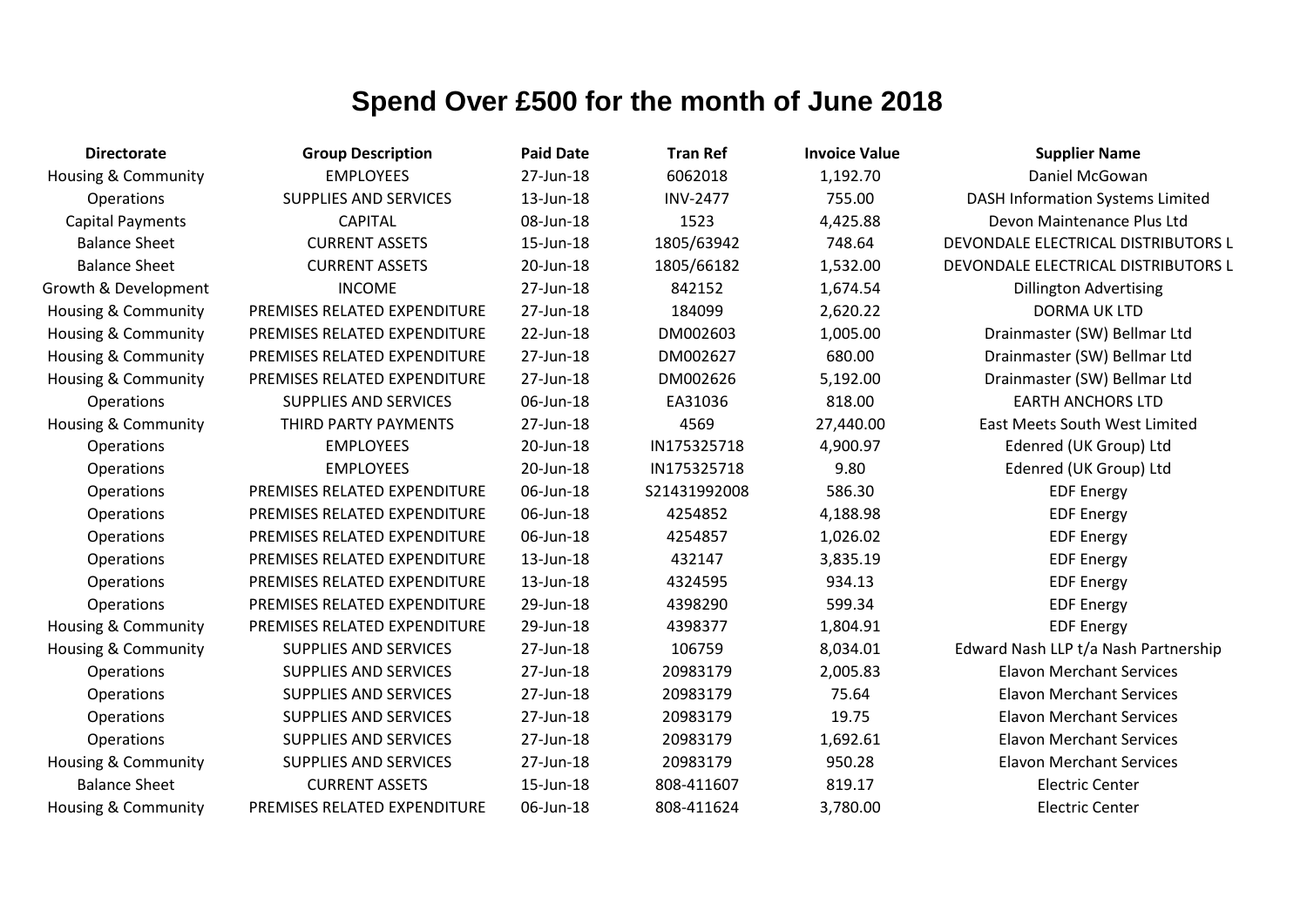| <b>Directorate</b>             | <b>Group Description</b>      | <b>Paid Date</b> | <b>Tran Ref</b>  | <b>Invoice Value</b> | <b>Supplier Name</b>                   |
|--------------------------------|-------------------------------|------------------|------------------|----------------------|----------------------------------------|
| <b>Balance Sheet</b>           | <b>CURRENT ASSETS</b>         | 22-Jun-18        | 808-412007       | 657.25               | <b>Electric Center</b>                 |
| Operations                     | PREMISES RELATED EXPENDITURE  | 27-Jun-18        | SI-203289        | 1,500.00             | <b>Energy Performance Direct</b>       |
| <b>Capital Payments</b>        | <b>CAPITAL</b>                | 13-Jun-18        | CSCT001600-003   | 97,364.26            | <b>ENGIE Regeneration (Apollo) Ltd</b> |
| Growth & Development           | <b>SUPPLIES AND SERVICES</b>  | 27-Jun-18        | 2052670          | 33,603.44            | <b>Environment Agency</b>              |
| Operations                     | SUPPLIES AND SERVICES         | $01$ -Jun-18     | 18101879         | 9,104.82             | Facultatieve Technologies Ltd          |
| Operations                     | SUPPLIES AND SERVICES         | 01-Jun-18        | 18101894         | 2,596.00             | Facultatieve Technologies Ltd          |
| Operations                     | SUPPLIES AND SERVICES         | 13-Jun-18        | 18102179         | 707.78               | Facultatieve Technologies Ltd          |
| <b>Cost of Services</b>        | <b>SUPPLIES AND SERVICES</b>  | 06-Jun-18        | 3861             | 31,260.00            | Firmstep                               |
| Operations                     | PREMISES RELATED EXPENDITURE  | 22-Jun-18        | 93038797         | 2,750.00             | <b>FIRST GREATER WESTERN</b>           |
| Operations                     | <b>SUPPLIES AND SERVICES</b>  | 06-Jun-18        | SI183558         | 544.00               | Fleet (Line Markers) Limited           |
| Operations                     | SUPPLIES AND SERVICES         | 06-Jun-18        | SI183558         | 1,056.00             | Fleet (Line Markers) Limited           |
| Housing & Community            | TRANSPORT RELATED EXPENDITURE | 01-Jun-18        | 179022           | 686.00               | Fleet Solutions from BT                |
| Operations                     | TRANSPORT RELATED EXPENDITURE | 27-Jun-18        | 179139           | 9,589.59             | Fleet Solutions from BT                |
| Operations                     | TRANSPORT RELATED EXPENDITURE | 27-Jun-18        | 179139           | 2,415.53             | Fleet Solutions from BT                |
| <b>Capital Payments</b>        | <b>CAPITAL</b>                | 13-Jun-18        | 473924           | 15,784.68            | Flexiform Business Furniture Ltd       |
| Housing & Community            | PREMISES RELATED EXPENDITURE  | 27-Jun-18        | 104020           | 625.00               | G & L Consultancy Ltd                  |
| Housing & Community            | <b>EMPLOYEES</b>              | 29-Jun-18        | 1014122          | 600.00               | G & L Consultancy Ltd                  |
| <b>Housing &amp; Community</b> | <b>EMPLOYEES</b>              | 29-Jun-18        | 1014121          | 5,485.00             | G & L Consultancy Ltd                  |
| Housing & Community            | <b>EMPLOYEES</b>              | 15-Jun-18        | 461              | 1,700.00             | <b>G K Reeve</b>                       |
| Housing & Community            | PREMISES RELATED EXPENDITURE  | 06-Jun-18        | 37973            | 776.89               | <b>G&amp;G SIGNS</b>                   |
| <b>Cost of Services</b>        | SUPPLIES AND SERVICES         | 22-Jun-18        | 38406            | 16,420.00            | Gatenby Sanderson                      |
| Housing & Community            | SUPPLIES AND SERVICES         | 13-Jun-18        | 751378           | 988.00               | <b>GLASDON UK LTD</b>                  |
| Operations                     | SUPPLIES AND SERVICES         | 13-Jun-18        | 751403           | 496.02               | <b>GLASDON UK LTD</b>                  |
| Operations                     | <b>SUPPLIES AND SERVICES</b>  | 13-Jun-18        | 751403           | 476.61               | <b>GLASDON UK LTD</b>                  |
| Operations                     | SUPPLIES AND SERVICES         | 13-Jun-18        | 751403           | 476.61               | <b>GLASDON UK LTD</b>                  |
| Corporate Management           | <b>SUPPLIES AND SERVICES</b>  | 27-Jun-18        | 8837675          | 12,657.25            | <b>Grant Thornton LLP</b>              |
| Housing & Community            | THIRD PARTY PAYMENTS          | 01-Jun-18        | <b>EPRF 1499</b> | 595.00               | <b>Haarts Lettings</b>                 |
| Housing & Community            | THIRD PARTY PAYMENTS          | 01-Jun-18        | <b>EPRF 1500</b> | 2,970.00             | <b>Haarts Lettings</b>                 |
| Housing & Community            | <b>SUPPLIES AND SERVICES</b>  | 08-Jun-18        | L2086            | 3,817.50             | <b>Haldons Ltd</b>                     |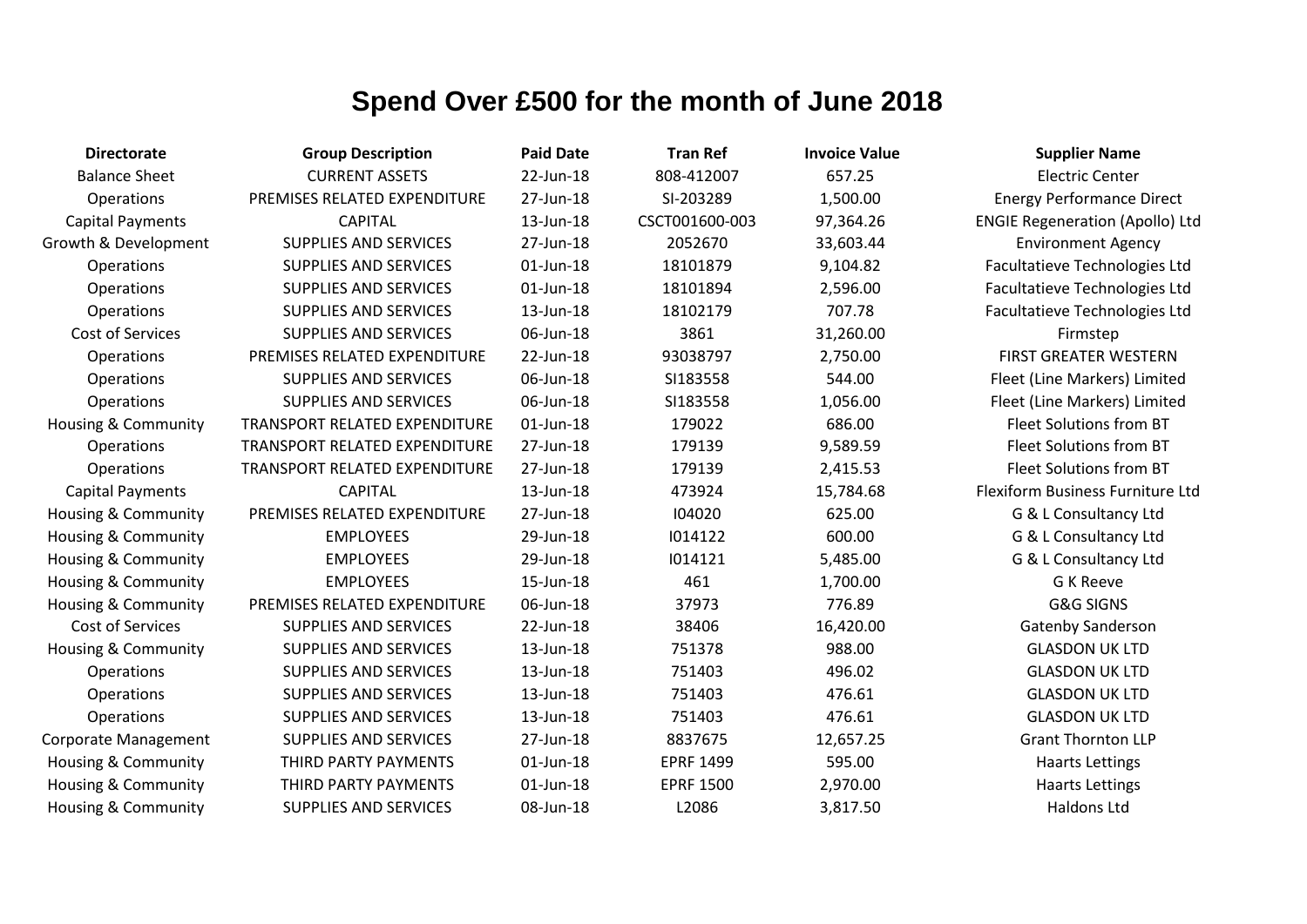| <b>Directorate</b>             | <b>Group Description</b>     | <b>Paid Date</b> | <b>Tran Ref</b> | <b>Invoice Value</b> | <b>Supplier Name</b>               |
|--------------------------------|------------------------------|------------------|-----------------|----------------------|------------------------------------|
| Housing & Community            | <b>EMPLOYEES</b>             | 20-Jun-18        | 1008531741      | 2,250.95             | <b>HAYS Specialist Recruitment</b> |
| Housing & Community            | <b>EMPLOYEES</b>             | 08-Jun-18        | 1008558460      | 675.29               | <b>HAYS Specialist Recruitment</b> |
| <b>Housing &amp; Community</b> | <b>EMPLOYEES</b>             | 08-Jun-18        | 1008571335      | 2,250.95             | <b>HAYS Specialist Recruitment</b> |
| <b>Housing &amp; Community</b> | <b>EMPLOYEES</b>             | 29-Jun-18        | 1008592025      | 1,575.67             | <b>HAYS Specialist Recruitment</b> |
| <b>Housing &amp; Community</b> | <b>EMPLOYEES</b>             | 22-Jun-18        | 1008617594      | 879.92               | <b>HAYS Specialist Recruitment</b> |
| <b>Housing &amp; Community</b> | <b>EMPLOYEES</b>             | 22-Jun-18        | 1008596797      | 879.92               | <b>HAYS Specialist Recruitment</b> |
| Housing & Community            | <b>EMPLOYEES</b>             | 29-Jun-18        | 1008615914      | 1,800.76             | <b>HAYS Specialist Recruitment</b> |
| <b>Housing &amp; Community</b> | <b>EMPLOYEES</b>             | 29-Jun-18        | 1008639192      | 2,250.95             | <b>HAYS Specialist Recruitment</b> |
| <b>Housing &amp; Community</b> | <b>EMPLOYEES</b>             | 29-Jun-18        | 1008639135      | 1,099.90             | <b>HAYS Specialist Recruitment</b> |
| <b>Housing &amp; Community</b> | PREMISES RELATED EXPENDITURE | 13-Jun-18        | 19518           | 14,985.00            | Heartstart                         |
| Operations                     | <b>SUPPLIES AND SERVICES</b> | 29-Jun-18        | 515235          | 11,102.34            | HighSpeed Office Limited           |
| Operations                     | <b>SUPPLIES AND SERVICES</b> | $01$ -Jun-18     | 62412           | 883.30               | Hilton Cabinet Co Ltd              |
| Housing & Community            | SUPPLIES AND SERVICES        | 27-Jun-18        | 8E+14           | 1,988.00             | <b>HMCTS</b>                       |
| <b>Housing &amp; Community</b> | PREMISES RELATED EXPENDITURE | 13-Jun-18        | Y42.22.05.18.24 | 656.00               | <b>Home Aerials</b>                |
| Operations                     | <b>SUPPLIES AND SERVICES</b> | 22-Jun-18        | 1247            | 685.00               | <b>Housing Systems Ltd</b>         |
| <b>Housing &amp; Community</b> | PREMISES RELATED EXPENDITURE | 27-Jun-18        | 994/0145317     | 1,280.62             | Howdens Joinery                    |
| <b>Housing &amp; Community</b> | PREMISES RELATED EXPENDITURE | 27-Jun-18        | 994/0145316     | 1,016.46             | Howdens Joinery                    |
| Housing & Community            | PREMISES RELATED EXPENDITURE | 27-Jun-18        | 994/0145285     | 585.12               | Howdens Joinery                    |
| <b>Housing &amp; Community</b> | PREMISES RELATED EXPENDITURE | 29-Jun-18        | 994/0145738     | 673.92               | Howdens Joinery                    |
| Operations                     | SUPPLIES AND SERVICES        | 27-Jun-18        | INV012357       | 747.50               | <b>Hydrock Consultants Ltd</b>     |
| Operations                     | SUPPLIES AND SERVICES        | 27-Jun-18        | INV012440       | 747.50               | <b>Hydrock Consultants Ltd</b>     |
| Operations                     | THIRD PARTY PAYMENTS         | 22-Jun-18        | GM758618        | 51,462.58            | Idverde                            |
| Operations                     | SUPPLIES AND SERVICES        | 20-Jun-18        | 3887665         | 17,719.56            | INSIGHT DIRECT (UK) LTD            |
| <b>Housing &amp; Community</b> | PREMISES RELATED EXPENDITURE | 08-Jun-18        | 171             | 1,500.00             | J C Electrical Services            |
| <b>Housing &amp; Community</b> | PREMISES RELATED EXPENDITURE | 27-Jun-18        | 173             | 1,870.00             | J C Electrical Services            |
| <b>Housing &amp; Community</b> | PREMISES RELATED EXPENDITURE | 27-Jun-18        | 173             | 120.00               | J C Electrical Services            |
| <b>Housing &amp; Community</b> | PREMISES RELATED EXPENDITURE | 13-Jun-18        | 108             | 1,230.00             | J Thomas t/a JT Roofing            |
| Housing & Community            | PREMISES RELATED EXPENDITURE | 13-Jun-18        | 108             | $-600.00$            | J Thomas t/a JT Roofing            |
| Housing & Community            | PREMISES RELATED EXPENDITURE | 13-Jun-18        | 108             | 600.00               | J Thomas t/a JT Roofing            |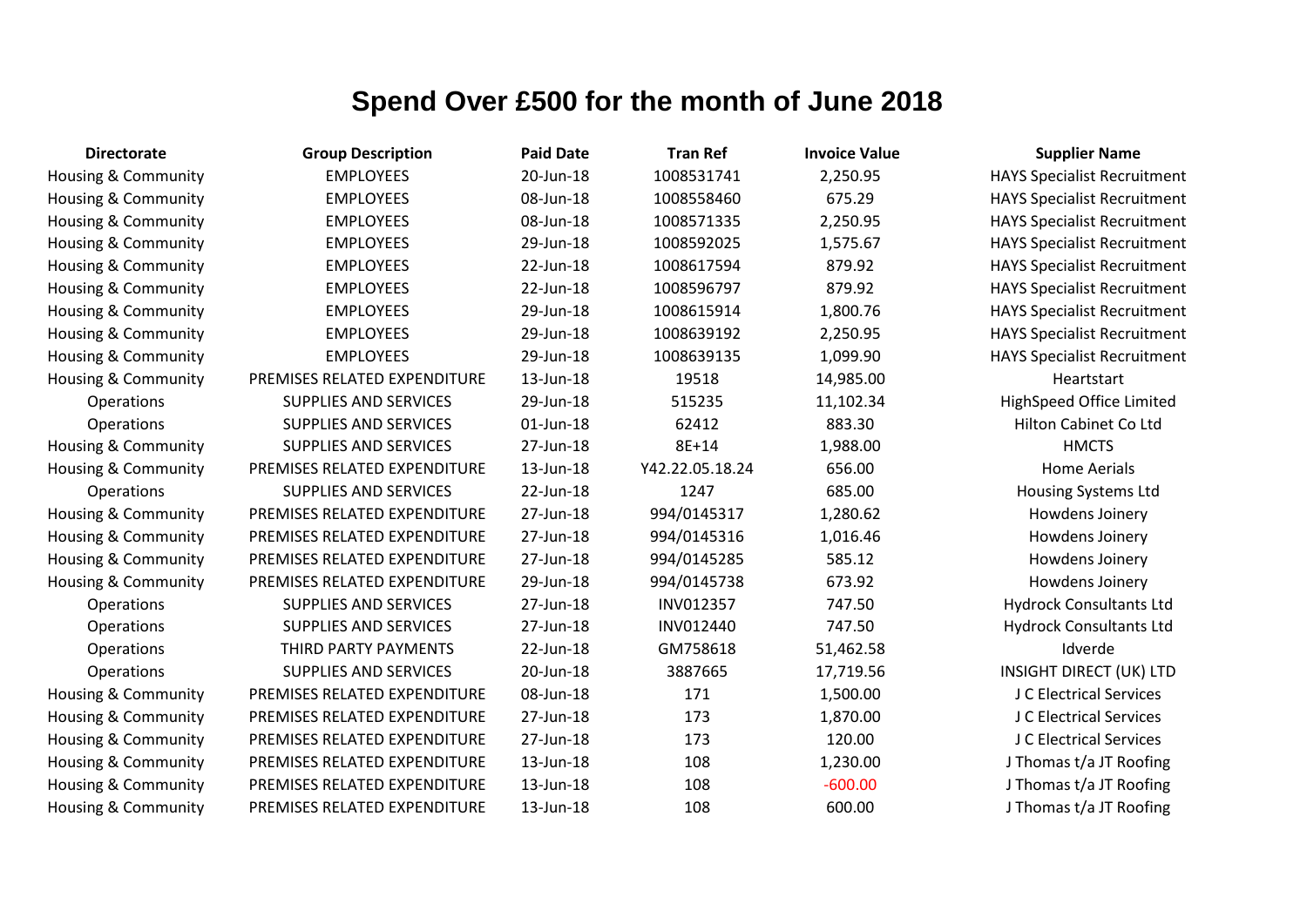| <b>Directorate</b>             | <b>Group Description</b>             | <b>Paid Date</b> | <b>Tran Ref</b> | <b>Invoice Value</b> | <b>Supplier Name</b>                       |
|--------------------------------|--------------------------------------|------------------|-----------------|----------------------|--------------------------------------------|
| Housing & Community            | PREMISES RELATED EXPENDITURE         | 13-Jun-18        | 109             | 752.00               | J Thomas t/a JT Roofing                    |
| Housing & Community            | PREMISES RELATED EXPENDITURE         | 13-Jun-18        | 109             | $-462.00$            | J Thomas t/a JT Roofing                    |
| Housing & Community            | PREMISES RELATED EXPENDITURE         | 13-Jun-18        | 109             | 462.00               | J Thomas t/a JT Roofing                    |
| Housing & Community            | PREMISES RELATED EXPENDITURE         | 27-Jun-18        | 110             | 932.00               | J Thomas t/a JT Roofing                    |
| <b>Housing &amp; Community</b> | PREMISES RELATED EXPENDITURE         | 27-Jun-18        | 110             | $-825.00$            | J Thomas t/a JT Roofing                    |
| <b>Housing &amp; Community</b> | PREMISES RELATED EXPENDITURE         | 27-Jun-18        | 110             | 825.00               | J Thomas t/a JT Roofing                    |
| Operations                     | <b>TRANSPORT RELATED EXPENDITURE</b> | 06-Jun-18        | 8952            | 2,995.00             | Jaama Ltd                                  |
| Operations                     | <b>SUPPLIES AND SERVICES</b>         | 08-Jun-18        | 142388          | 3,589.06             | James Mason Limited t/as Masons Kin        |
| <b>Capital Payments</b>        | <b>CAPITAL</b>                       | 15-Jun-18        | 17893           | 1,210.00             | Kendall Kingscott Ltd                      |
| Operations                     | PREMISES RELATED EXPENDITURE         | 22-Jun-18        | 105499          | 558.50               | <b>Kernock Park Plants Ltd</b>             |
| Operations                     | SUPPLIES AND SERVICES                | 22-Jun-18        | 136             | 7,378.00             | Kiosks4business Ltd                        |
| Operations                     | <b>SUPPLIES AND SERVICES</b>         | 22-Jun-18        | 136             | 2.00                 | Kiosks4business Ltd                        |
| Growth & Development           | SUPPLIES AND SERVICES                | 20-Jun-18        | 3006274         | 600.00               | Kontrolit.net Limited                      |
| <b>Housing &amp; Community</b> | <b>SUPPLIES AND SERVICES</b>         | 29-Jun-18        | ARINV/00284085  | 1,827.00             | Lambert Smith Hampton                      |
| Housing & Community            | <b>TRANSPORT RELATED EXPENDITURE</b> | 08-Jun-18        | MRI6915784      | 1,890.96             | Lex Autolease Ltd                          |
| Housing & Community            | TRANSPORT RELATED EXPENDITURE        | 08-Jun-18        | MRI7044561      | 1,196.67             | Lex Autolease Ltd                          |
| Housing & Community            | TRANSPORT RELATED EXPENDITURE        | 08-Jun-18        | MRI7044561      | 302.47               | Lex Autolease Ltd                          |
| Operations                     | <b>TRANSPORT RELATED EXPENDITURE</b> | 08-Jun-18        | MRI7044561      | 302.47               | Lex Autolease Ltd                          |
| <b>Capital Payments</b>        | <b>CAPITAL</b>                       | 27-Jun-18        | 2954            | 216,985.37           | Low Carbon Exchange Ltd                    |
| <b>Capital Payments</b>        | <b>CAPITAL</b>                       | 27-Jun-18        | 420             | 4,157.50             | Low Carbon Expert Ltd                      |
| Housing & Community            | PREMISES RELATED EXPENDITURE         | 20-Jun-18        | 20600           | 675.00               | M B H Industrial Services Ltd              |
| <b>Capital Payments</b>        | <b>CAPITAL</b>                       | 27-Jun-18        | 34709/05181171  | 47,982.79            | Mace Limited                               |
| Cost of Services               | SUPPLIES AND SERVICES                | 22-Jun-18        | 415             | 5,627.40             | MARTIN JAMES CONSULTANCY LTD               |
| Operations                     | <b>SUPPLIES AND SERVICES</b>         | 20-Jun-18        | SI207888        | 310.52               | <b>MasterCard Payment Gateway Services</b> |
| Housing & Community            | <b>SUPPLIES AND SERVICES</b>         | 20-Jun-18        | SI207888        | 90.53                | <b>MasterCard Payment Gateway Services</b> |
| <b>Operations</b>              | <b>SUPPLIES AND SERVICES</b>         | 20-Jun-18        | SI207888        | 13.58                | <b>MasterCard Payment Gateway Services</b> |
| Operations                     | <b>SUPPLIES AND SERVICES</b>         | 20-Jun-18        | SI207888        | 3.06                 | <b>MasterCard Payment Gateway Services</b> |
| <b>Housing &amp; Community</b> | <b>SUPPLIES AND SERVICES</b>         | 20-Jun-18        | SI207888        | 127.73               | <b>MasterCard Payment Gateway Services</b> |
| <b>Operations</b>              | <b>SUPPLIES AND SERVICES</b>         | 20-Jun-18        | SI207888        | 14.58                | <b>MasterCard Payment Gateway Services</b> |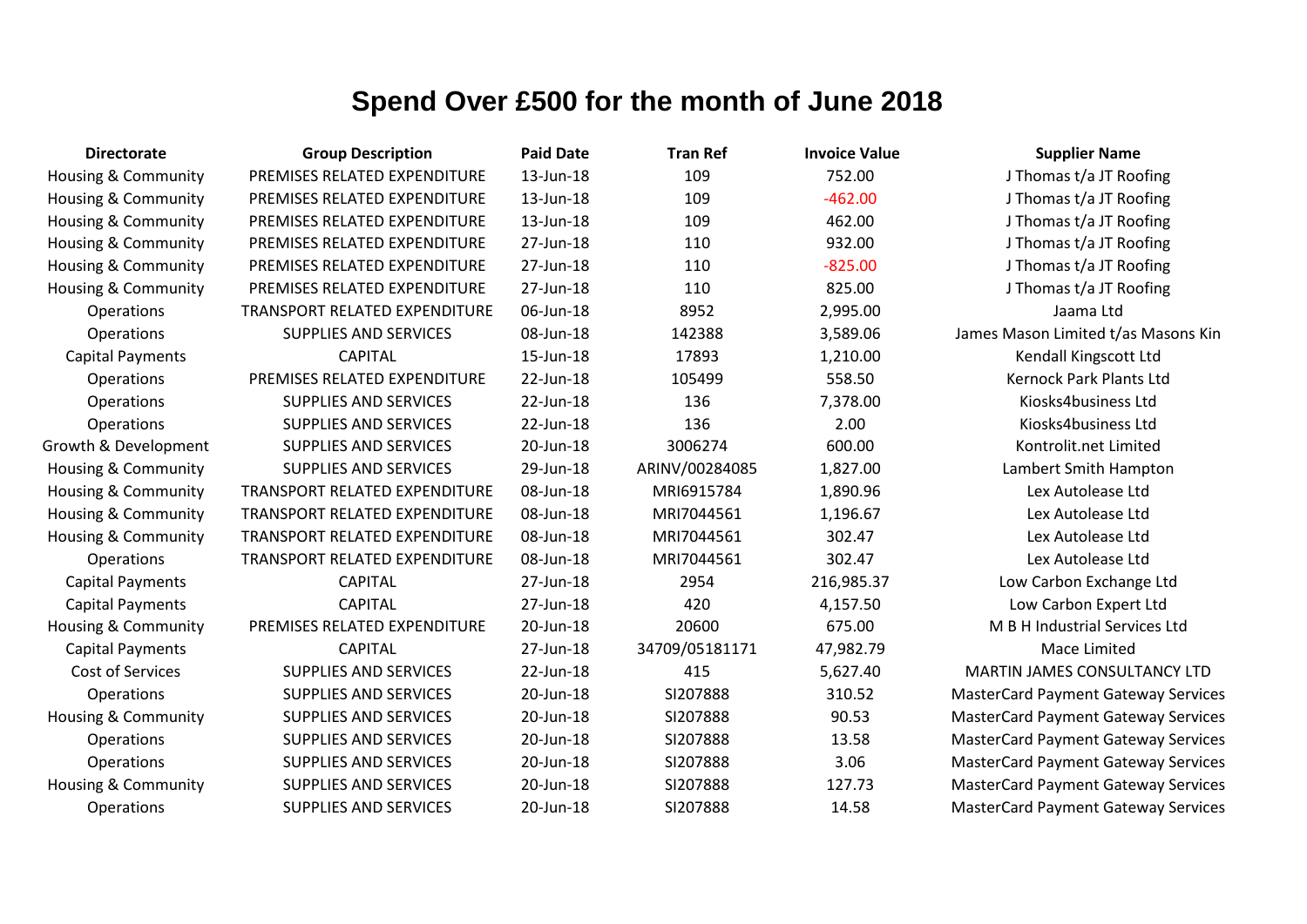| <b>Directorate</b>             | <b>Group Description</b>      | <b>Paid Date</b> | <b>Tran Ref</b> | <b>Invoice Value</b> | <b>Supplier Name</b>             |
|--------------------------------|-------------------------------|------------------|-----------------|----------------------|----------------------------------|
| <b>Balance Sheet</b>           | <b>HOLDING ACCOUNTS</b>       | 08-Jun-18        | IN23958         | 32,039.32            | Matrix SCM Ltd                   |
| <b>Balance Sheet</b>           | <b>HOLDING ACCOUNTS</b>       | 13-Jun-18        | IN24026         | 21,765.07            | Matrix SCM Ltd                   |
| <b>Balance Sheet</b>           | <b>HOLDING ACCOUNTS</b>       | 27-Jun-18        | IN24131         | 27,026.36            | Matrix SCM Ltd                   |
| <b>Balance Sheet</b>           | <b>HOLDING ACCOUNTS</b>       | 27-Jun-18        | IN24219         | 25,468.24            | Matrix SCM Ltd                   |
| Cost of Services               | <b>SUPPLIES AND SERVICES</b>  | 01-Jun-18        | 3110496         | 23,923.00            | <b>MENDIP DISTRICT COUNCIL</b>   |
| Corporate Management           | THIRD PARTY PAYMENTS          | 08-Jun-18        | 3110613         | 25,262.75            | <b>MENDIP DISTRICT COUNCIL</b>   |
| Corporate Management           | THIRD PARTY PAYMENTS          | 27-Jun-18        | 80252           | 25,262.75            | <b>MENDIP DISTRICT COUNCIL</b>   |
| <b>Capital Payments</b>        | <b>CAPITAL</b>                | 15-Jun-18        | IN028587/011    | 269,763.04           | Midas Construction Ltd.          |
| <b>Capital Payments</b>        | <b>CAPITAL</b>                | 13-Jun-18        | IN0004602/002   | 140,505.05           | Mi-Space (UK) Ltd                |
| <b>Capital Payments</b>        | <b>CAPITAL</b>                | 01-Jun-18        | 64105/91619531  | 29,313.66            | MITIE PROPERTY SERVICES (UK) LTD |
| Housing & Community            | PREMISES RELATED EXPENDITURE  | 01-Jun-18        | 64105/91620021  | 14,533.52            | MITIE PROPERTY SERVICES (UK) LTD |
| <b>Capital Payments</b>        | <b>CAPITAL</b>                | 01-Jun-18        | 64105/91620023  | 33,390.39            | MITIE PROPERTY SERVICES (UK) LTD |
| Housing & Community            | PREMISES RELATED EXPENDITURE  | 01-Jun-18        | 64105/91619536  | 9,036.98             | MITIE PROPERTY SERVICES (UK) LTD |
| <b>Housing &amp; Community</b> | PREMISES RELATED EXPENDITURE  | 20-Jun-18        | 64105/91627992  | 29,530.18            | MITIE PROPERTY SERVICES (UK) LTD |
| <b>Housing &amp; Community</b> | PREMISES RELATED EXPENDITURE  | 27-Jun-18        | 15704           | 2,650.18             | <b>MMES 2012 LTD</b>             |
| <b>Capital Payments</b>        | <b>CAPITAL</b>                | 27-Jun-18        | 15688           | 856.61               | <b>MMES 2012 LTD</b>             |
| Housing & Community            | PREMISES RELATED EXPENDITURE  | 20-Jun-18        | 15697           | 792.57               | <b>MMES 2012 LTD</b>             |
| Operations                     | PREMISES RELATED EXPENDITURE  | 20-Jun-18        | 400585          | 796.35               | Moles Seeds (U K) Ltd            |
| Operations                     | PREMISES RELATED EXPENDITURE  | 29-Jun-18        | 0338-163444     | 2,791.50             | Montagu Evans LLP                |
| Housing & Community            | TRANSPORT RELATED EXPENDITURE | 06-Jun-18        | 8501            | 1,816.29             | Montaz Engineering Solutions Ltd |
| <b>Housing &amp; Community</b> | PREMISES RELATED EXPENDITURE  | 06-Jun-18        | 210             | 725.20               | Mr Keven Pearse                  |
| <b>Housing &amp; Community</b> | PREMISES RELATED EXPENDITURE  | 06-Jun-18        | 213             | 695.27               | Mr Keven Pearse                  |
| Housing & Community            | PREMISES RELATED EXPENDITURE  | 06-Jun-18        | 211             | 699.47               | Mr Keven Pearse                  |
| <b>Housing &amp; Community</b> | PREMISES RELATED EXPENDITURE  | 13-Jun-18        | 214             | 700.00               | Mr Keven Pearse                  |
| <b>Housing &amp; Community</b> | PREMISES RELATED EXPENDITURE  | 27-Jun-18        | 218             | 735.00               | Mr Keven Pearse                  |
| Housing & Community            | PREMISES RELATED EXPENDITURE  | 27-Jun-18        | 217             | 510.23               | Mr Keven Pearse                  |
| Growth & Development           | <b>SUPPLIES AND SERVICES</b>  | 06-Jun-18        | 14518           | 7,418.95             | <b>MWA</b>                       |
| Growth & Development           | <b>SUPPLIES AND SERVICES</b>  | 08-Jun-18        | AREXT/00204859  | 4,815.48             | National Express Ltd             |
| <b>Capital Payments</b>        | <b>CAPITAL</b>                | 20-Jun-18        | NWC1707-283     | 9,930.33             | Nationwide Windows Ltd           |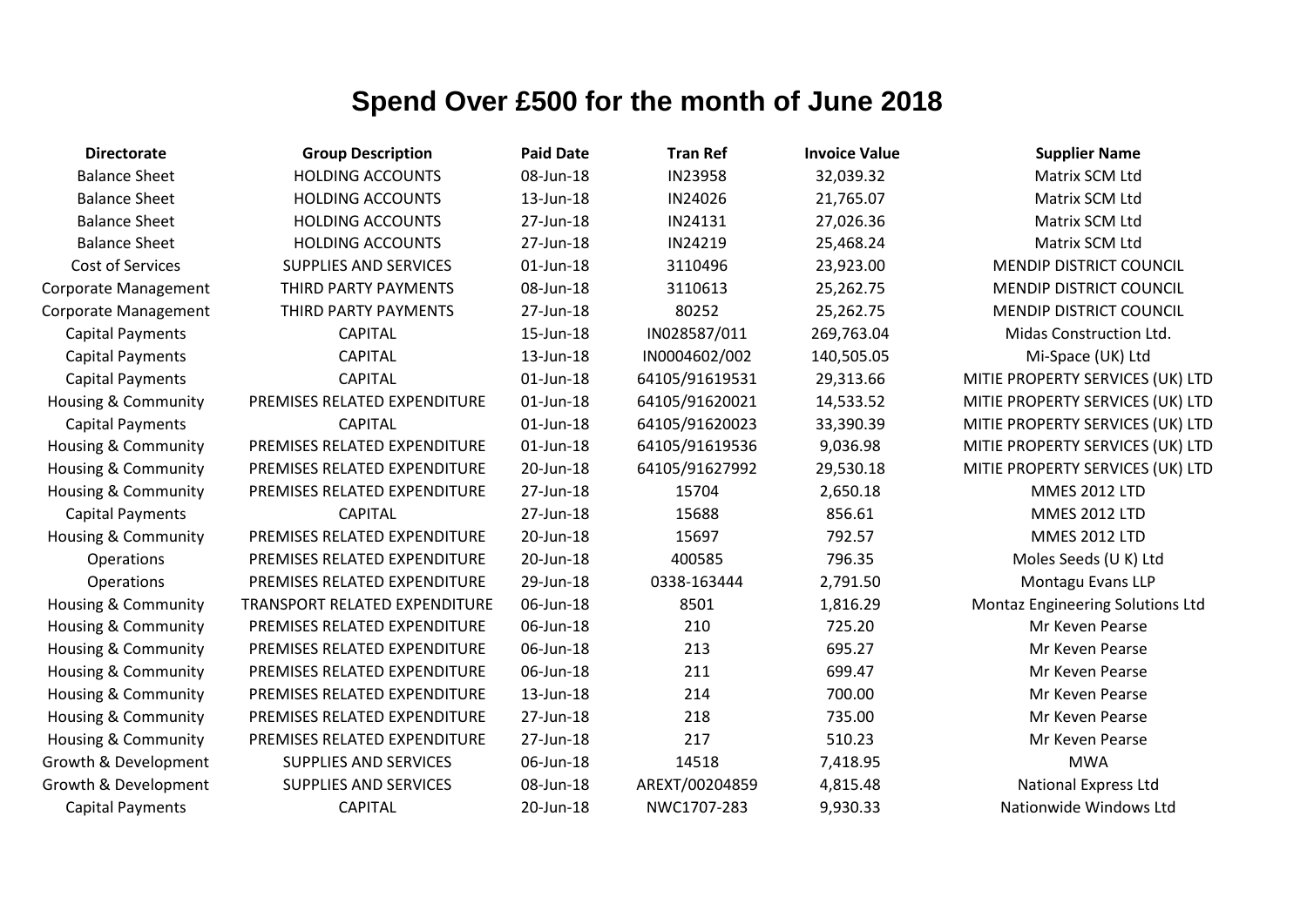| <b>Directorate</b>             | <b>Group Description</b>     | <b>Paid Date</b> | <b>Tran Ref</b>  | <b>Invoice Value</b> | <b>Supplier Name</b>                   |
|--------------------------------|------------------------------|------------------|------------------|----------------------|----------------------------------------|
| <b>Capital Payments</b>        | <b>CAPITAL</b>               | 27-Jun-18        | 18050289         | 78,704.72            | Nationwide Windows Ltd                 |
| <b>Capital Payments</b>        | <b>CAPITAL</b>               | 27-Jun-18        | 18050321         | 27,362.53            | Nationwide Windows Ltd                 |
| <b>Capital Payments</b>        | <b>CAPITAL</b>               | 22-Jun-18        | 9196             | 2,145.00             | Neil Curtis & Sons Funeral Contractors |
| <b>Capital Payments</b>        | <b>CAPITAL</b>               | 22-Jun-18        | 9196             | 1,904.00             | Neil Curtis & Sons Funeral Contractors |
| <b>Capital Payments</b>        | <b>CAPITAL</b>               | 22-Jun-18        | 9197             | 3,255.00             | Neil Curtis & Sons Funeral Contractors |
| <b>Capital Payments</b>        | <b>CAPITAL</b>               | 22-Jun-18        | 9198             | 2,275.00             | Neil Curtis & Sons Funeral Contractors |
| <b>Capital Payments</b>        | <b>CAPITAL</b>               | 22-Jun-18        | 9198             | 1,092.00             | Neil Curtis & Sons Funeral Contractors |
| Operations                     | <b>SUPPLIES AND SERVICES</b> | 22-Jun-18        | INV02361         | 3,509.80             | <b>Nexus Fusion Limited</b>            |
| Operations                     | <b>SUPPLIES AND SERVICES</b> | 27-Jun-18        | <b>INV02324</b>  | 732.06               | <b>Nexus Fusion Limited</b>            |
| Operations                     | <b>SUPPLIES AND SERVICES</b> | 01-Jun-18        | SI/04411020      | 640.00               | Nomix Enviro Limited                   |
| Operations                     | <b>SUPPLIES AND SERVICES</b> | 01-Jun-18        | SI/04411020      | 320.00               | Nomix Enviro Limited                   |
| <b>Balance Sheet</b>           | <b>CURRENT ASSETS</b>        | 13-Jun-18        | SI/04411272      | 893.60               | <b>Nomix Enviro Limited</b>            |
| Growth & Development           | <b>SUPPLIES AND SERVICES</b> | 13-Jun-18        | 92611            | 600.00               | Norfolk China Ltd                      |
| <b>Corporate Management</b>    | <b>SUPPLIES AND SERVICES</b> | 13-Jun-18        | AC364438         | 2,388.00             | NORTH KESTEVEN DISTRICT COUNCIL        |
| <b>Cost of Services</b>        | <b>SUPPLIES AND SERVICES</b> | 29-Jun-18        | 800248795        | 6,542.82             | North Somerset Council                 |
| <b>Housing &amp; Community</b> | <b>TRANSFER PAYMENTS</b>     | 22-Jun-18        | <b>EPRF 1571</b> | 4,500.00             | North Taunton Partnership              |
| <b>Operations</b>              | <b>EMPLOYEES</b>             | 06-Jun-18        | 16447049         | 536.25               | <b>Office Angels</b>                   |
| Operations                     | <b>EMPLOYEES</b>             | 20-Jun-18        | 16453785         | 546.98               | <b>Office Angels</b>                   |
| Operations                     | <b>EMPLOYEES</b>             | 20-Jun-18        | 16453784         | 543.40               | <b>Office Angels</b>                   |
| <b>Housing &amp; Community</b> | <b>SUPPLIES AND SERVICES</b> | 27-Jun-18        | SIN0129351       | 3,870.00             | Orangebox Limited                      |
| Housing & Community            | PREMISES RELATED EXPENDITURE | 01-Jun-18        | <b>INV-0073</b>  | 715.00               | Otter South West LTD                   |
| <b>Housing &amp; Community</b> | PREMISES RELATED EXPENDITURE | 01-Jun-18        | <b>INV-0080</b>  | 675.00               | Otter South West LTD                   |
| Housing & Community            | PREMISES RELATED EXPENDITURE | 01-Jun-18        | <b>INV-0081</b>  | 660.00               | <b>Otter South West LTD</b>            |
| Housing & Community            | PREMISES RELATED EXPENDITURE | 01-Jun-18        | <b>INV-0082</b>  | 590.00               | <b>Otter South West LTD</b>            |
| Housing & Community            | PREMISES RELATED EXPENDITURE | 08-Jun-18        | 137              | 787.46               | Otter South West LTD                   |
| <b>Housing &amp; Community</b> | PREMISES RELATED EXPENDITURE | 08-Jun-18        | 135              | 1,031.00             | Otter South West LTD                   |
| Housing & Community            | PREMISES RELATED EXPENDITURE | 08-Jun-18        | 135              | 35.00                | Otter South West LTD                   |
| Housing & Community            | PREMISES RELATED EXPENDITURE | 08-Jun-18        | <b>INV-0142</b>  | 640.00               | Otter South West LTD                   |
| <b>Housing &amp; Community</b> | <b>SUPPLIES AND SERVICES</b> | 08-Jun-18        | 2887             | 682.03               | PA Miles Control Systems Ltd           |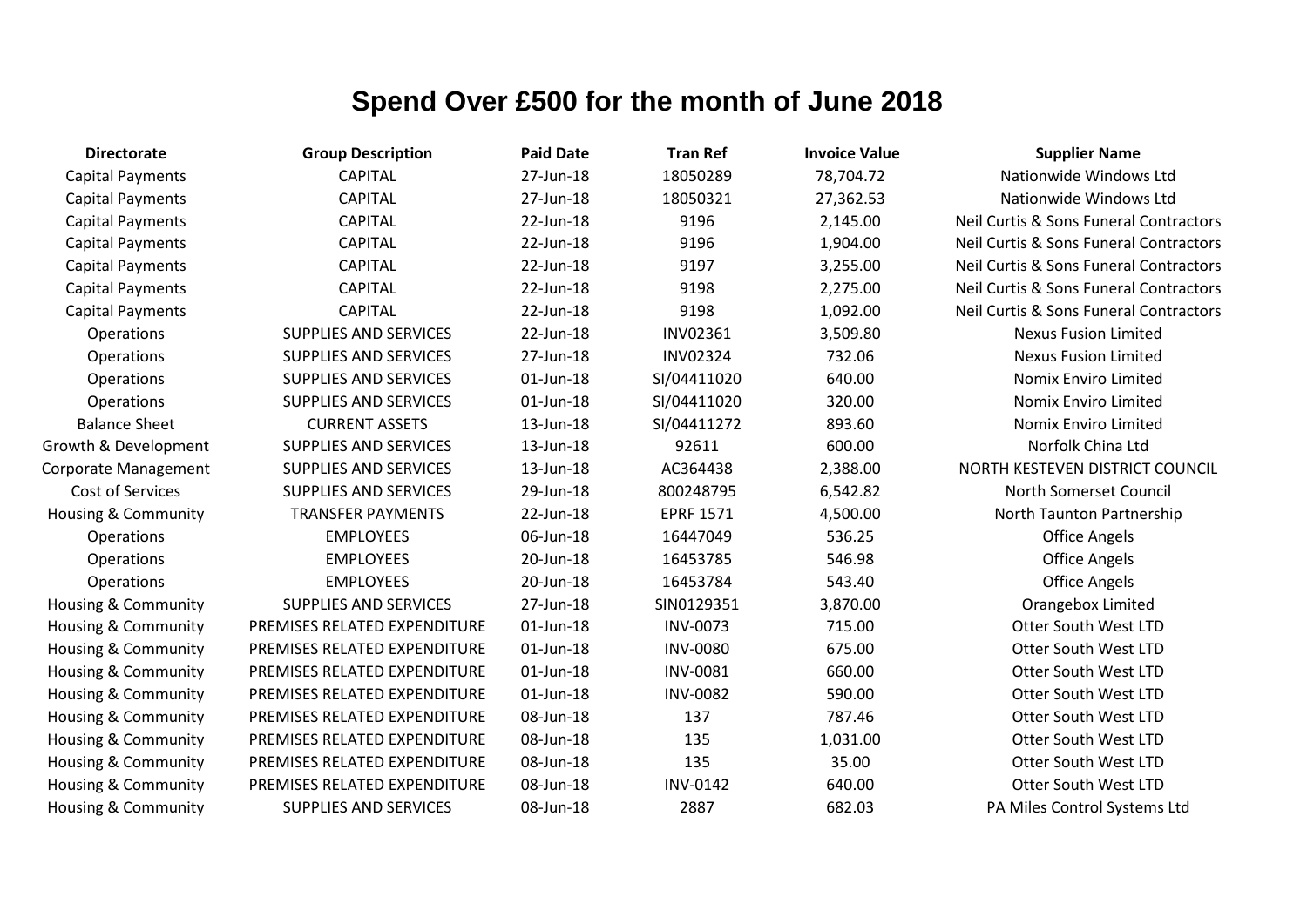| <b>Directorate</b>             | <b>Group Description</b>             | <b>Paid Date</b> | <b>Tran Ref</b>  | <b>Invoice Value</b> | <b>Supplier Name</b>                   |
|--------------------------------|--------------------------------------|------------------|------------------|----------------------|----------------------------------------|
| <b>Capital Payments</b>        | <b>CAPITAL</b>                       | 13-Jun-18        | 13473            | 3,691.32             | PARSONS LANDSCAPES LTD                 |
| Corporate Management           | <b>SUPPLIES AND SERVICES</b>         | 15-Jun-18        | 231              | 1,536.00             | <b>PER Consulting</b>                  |
| Growth & Development           | <b>SUPPLIES AND SERVICES</b>         | 01-Jun-18        | 150760 MCR       | 3,850.00             | PETER BRETT ASSOCIATES                 |
| Growth & Development           | <b>SUPPLIES AND SERVICES</b>         | 01-Jun-18        | 150760 MCR       | 4,750.00             | PETER BRETT ASSOCIATES                 |
| <b>Housing &amp; Community</b> | PREMISES RELATED EXPENDITURE         | 22-Jun-18        | 210/IN177735     | 3,855.00             | Peter Cox Limited                      |
| <b>Capital Payments</b>        | <b>CAPITAL</b>                       | 13-Jun-18        | <b>EPRF 1530</b> | 27,418.00            | PITMINSTER PARISH COUNCIL              |
| <b>Capital Payments</b>        | <b>CAPITAL</b>                       | 01-Jun-18        | 31393            | 1,297.00             | PLAYDALE PLAYGROUNDS LTD               |
| Operations                     | <b>TRANSPORT RELATED EXPENDITURE</b> | 01-Jun-18        | 101400           | 725.00               | Prolift Access Ltd                     |
| <b>Housing &amp; Community</b> | TRANSPORT RELATED EXPENDITURE        | 20-Jun-18        | 99424            | 576.00               | <b>Prolift Access Ltd</b>              |
| Operations                     | <b>SUPPLIES AND SERVICES</b>         | 06-Jun-18        | 10273/10288      | 2,992.13             | PROLUDIC LTD                           |
| <b>Balance Sheet</b>           | <b>CURRENT ASSETS</b>                | 13-Jun-18        | 183488           | 553.35               | Protective Wear Supplies Ltd t/a PWS   |
| <b>Housing &amp; Community</b> | PREMISES RELATED EXPENDITURE         | 08-Jun-18        | 169              | 2,500.00             | Protective Wear Supplies Ltd t/a PWS   |
| Operations                     | TRANSPORT RELATED EXPENDITURE        | 22-Jun-18        | M183036558       | 1,186.20             | PSA Finance UK Ltd/aka Free2Move Lease |
| Operations                     | TRANSPORT RELATED EXPENDITURE        | 22-Jun-18        | M183036558       | 25.00                | PSA Finance UK Ltd/aka Free2Move Lease |
| Operations                     | <b>TRANSPORT RELATED EXPENDITURE</b> | 22-Jun-18        | M183036573       | 1,023.20             | PSA Finance UK Ltd/aka Free2Move Lease |
| Operations                     | <b>TRANSPORT RELATED EXPENDITURE</b> | 22-Jun-18        | M183036560       | 1,186.20             | PSA Finance UK Ltd/aka Free2Move Lease |
| Operations                     | TRANSPORT RELATED EXPENDITURE        | 22-Jun-18        | M183036560       | 25.00                | PSA Finance UK Ltd/aka Free2Move Lease |
| Operations                     | TRANSPORT RELATED EXPENDITURE        | 22-Jun-18        | M183036571       | 1,023.20             | PSA Finance UK Ltd/aka Free2Move Lease |
| Operations                     | <b>TRANSPORT RELATED EXPENDITURE</b> | 22-Jun-18        | M183036552       | 1,186.20             | PSA Finance UK Ltd/aka Free2Move Lease |
| Operations                     | <b>TRANSPORT RELATED EXPENDITURE</b> | 22-Jun-18        | M183036552       | 25.00                | PSA Finance UK Ltd/aka Free2Move Lease |
| Operations                     | TRANSPORT RELATED EXPENDITURE        | 22-Jun-18        | M183036564       | 1,023.20             | PSA Finance UK Ltd/aka Free2Move Lease |
| Operations                     | TRANSPORT RELATED EXPENDITURE        | 08-Jun-18        | M185002884       | 1,806.32             | PSA Finance UK Ltd/aka Free2Move Lease |
| Operations                     | <b>TRANSPORT RELATED EXPENDITURE</b> | 08-Jun-18        | M185002944       | 1,806.32             | PSA Finance UK Ltd/aka Free2Move Lease |
| Operations                     | <b>TRANSPORT RELATED EXPENDITURE</b> | 08-Jun-18        | M185002949       | 1,806.32             | PSA Finance UK Ltd/aka Free2Move Lease |
| Operations                     | TRANSPORT RELATED EXPENDITURE        | 08-Jun-18        | M185002959       | 1,806.32             | PSA Finance UK Ltd/aka Free2Move Lease |
| Operations                     | <b>TRANSPORT RELATED EXPENDITURE</b> | 06-Jun-18        | M185002883       | 1,806.32             | PSA Finance UK Ltd/aka Free2Move Lease |
| Housing & Community            | PREMISES RELATED EXPENDITURE         | 08-Jun-18        | 7763ACV739       | 3,327.80             | PTS (Plumbing Trade Supplies)          |
| Housing & Community            | PREMISES RELATED EXPENDITURE         | 27-Jun-18        | 172              | 3,800.00             | PW SOLUTIONS                           |
| Operations                     | <b>EMPLOYEES</b>                     | 20-Jun-18        | 26036            | 540.40               | Red Berry Recruitment                  |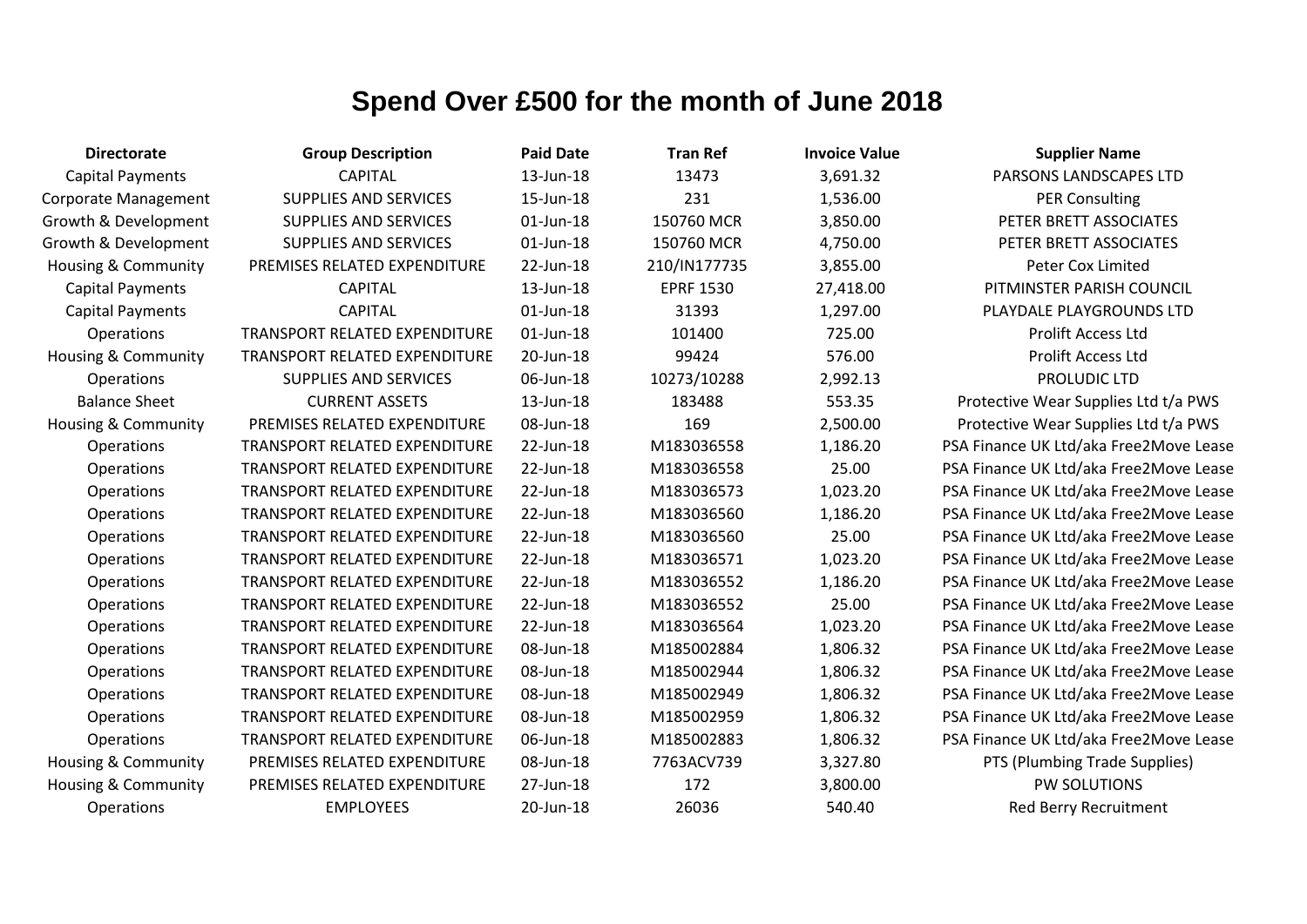| <b>Directorate</b>   | <b>Group Description</b>     | <b>Paid Date</b> | <b>Tran Ref</b>                      | <b>Invoice Value</b> | <b>Supplier Name</b>                       |
|----------------------|------------------------------|------------------|--------------------------------------|----------------------|--------------------------------------------|
| Operations           | <b>EMPLOYEES</b>             | 22-Jun-18        | 26174                                | 506.63               | Red Berry Recruitment                      |
| Operations           | <b>EMPLOYEES</b>             | 22-Jun-18        | 26134                                | 810.61               | Red Berry Recruitment                      |
| Growth & Development | <b>SUPPLIES AND SERVICES</b> |                  | 08-Jun-18 icted Commercial Confident | 2,664.00             | <b>Redacted Commercial Confidentiality</b> |
| Housing & Community  | <b>SUPPLIES AND SERVICES</b> |                  | 01-Jun-18 icted Commercial Confident | 1,500.00             | <b>Redacted Commercial Confidentiality</b> |
| Growth & Development | <b>SUPPLIES AND SERVICES</b> |                  | 13-Jun-18 icted Commercial Confident | 2,850.00             | <b>Redacted Commercial Confidentiality</b> |
| Growth & Development | <b>INCOME</b>                |                  | 01-Jun-18 icted Commercial Confident | 2,100.00             | <b>Redacted Commercial Confidentiality</b> |
| Growth & Development | <b>INCOME</b>                |                  | 13-Jun-18 icted Commercial Confident | 673.98               | <b>Redacted Commercial Confidentiality</b> |
| Housing & Community  | <b>SUPPLIES AND SERVICES</b> |                  | 15-Jun-18 Icted Commercial Confident | 1,530.66             | <b>Redacted Commercial Confidentiality</b> |
| Housing & Community  | <b>SUPPLIES AND SERVICES</b> |                  | 15-Jun-18 icted Commercial Confident | 3,942.09             | <b>Redacted Commercial Confidentiality</b> |
| Housing & Community  | SUPPLIES AND SERVICES        |                  | 22-Jun-18 icted Commercial Confident | 1,250.00             | <b>Redacted Commercial Confidentiality</b> |
| Housing & Community  | <b>SUPPLIES AND SERVICES</b> |                  | 29-Jun-18 icted Commercial Confident | 2,192.70             | <b>Redacted Commercial Confidentiality</b> |
| Housing & Community  | THIRD PARTY PAYMENTS         |                  | 08-Jun-18 icted Commercial Confident | 665.00               | <b>Redacted Commercial Confidentiality</b> |
| Operations           | <b>EMPLOYEES</b>             | 08-Jun-18        | <b>Redacted Personal Data</b>        | 1,000.00             | <b>Redacted Personal Data</b>              |
| Housing & Community  | <b>EMPLOYEES</b>             | 15-Jun-18        | <b>Redacted Personal Data</b>        | 891.09               | <b>Redacted Personal Data</b>              |
| Housing & Community  | <b>EMPLOYEES</b>             | 20-Jun-18        | <b>Redacted Personal Data</b>        | 639.68               | <b>Redacted Personal Data</b>              |
| Housing & Community  | <b>EMPLOYEES</b>             | 01-Jun-18        | <b>Redacted Personal Data</b>        | 635.63               | <b>Redacted Personal Data</b>              |
| Housing & Community  | <b>EMPLOYEES</b>             | 01-Jun-18        | <b>Redacted Personal Data</b>        | 1,036.00             | <b>Redacted Personal Data</b>              |
| Housing & Community  | <b>EMPLOYEES</b>             | 01-Jun-18        | <b>Redacted Personal Data</b>        | 817.45               | <b>Redacted Personal Data</b>              |
| Housing & Community  | <b>EMPLOYEES</b>             | 01-Jun-18        | <b>Redacted Personal Data</b>        | 1,629.25             | <b>Redacted Personal Data</b>              |
| Housing & Community  | <b>EMPLOYEES</b>             | 08-Jun-18        | <b>Redacted Personal Data</b>        | 557.38               | <b>Redacted Personal Data</b>              |
| Housing & Community  | <b>EMPLOYEES</b>             | 08-Jun-18        | <b>Redacted Personal Data</b>        | 691.66               | <b>Redacted Personal Data</b>              |
| Housing & Community  | <b>EMPLOYEES</b>             | 08-Jun-18        | <b>Redacted Personal Data</b>        | 576.30               | <b>Redacted Personal Data</b>              |
| Housing & Community  | <b>EMPLOYEES</b>             | 15-Jun-18        | <b>Redacted Personal Data</b>        | 635.63               | <b>Redacted Personal Data</b>              |
| Housing & Community  | <b>EMPLOYEES</b>             | 22-Jun-18        | <b>Redacted Personal Data</b>        | 968.33               | <b>Redacted Personal Data</b>              |
| Housing & Community  | <b>EMPLOYEES</b>             | 22-Jun-18        | <b>Redacted Personal Data</b>        | 817.66               | <b>Redacted Personal Data</b>              |
| Housing & Community  | <b>EMPLOYEES</b>             | 22-Jun-18        | <b>Redacted Personal Data</b>        | 935.36               | <b>Redacted Personal Data</b>              |
| Housing & Community  | <b>EMPLOYEES</b>             | 20-Jun-18        | <b>Redacted Personal Data</b>        | 948.00               | <b>Redacted Personal Data</b>              |
| Housing & Community  | <b>EMPLOYEES</b>             | 20-Jun-18        | <b>Redacted Personal Data</b>        | 835.21               | <b>Redacted Personal Data</b>              |
| Housing & Community  | <b>EMPLOYEES</b>             | 20-Jun-18        | <b>Redacted Personal Data</b>        | 917.00               | <b>Redacted Personal Data</b>              |

#### **Demmercial Confidentiality** ommercial Confidentiality ommercial Confidentiality ommercial Confidentiality ommercial Confidentiality ommercial Confidentiality ommercial Confidentiality ommercial Confidentiality ommercial Confidentiality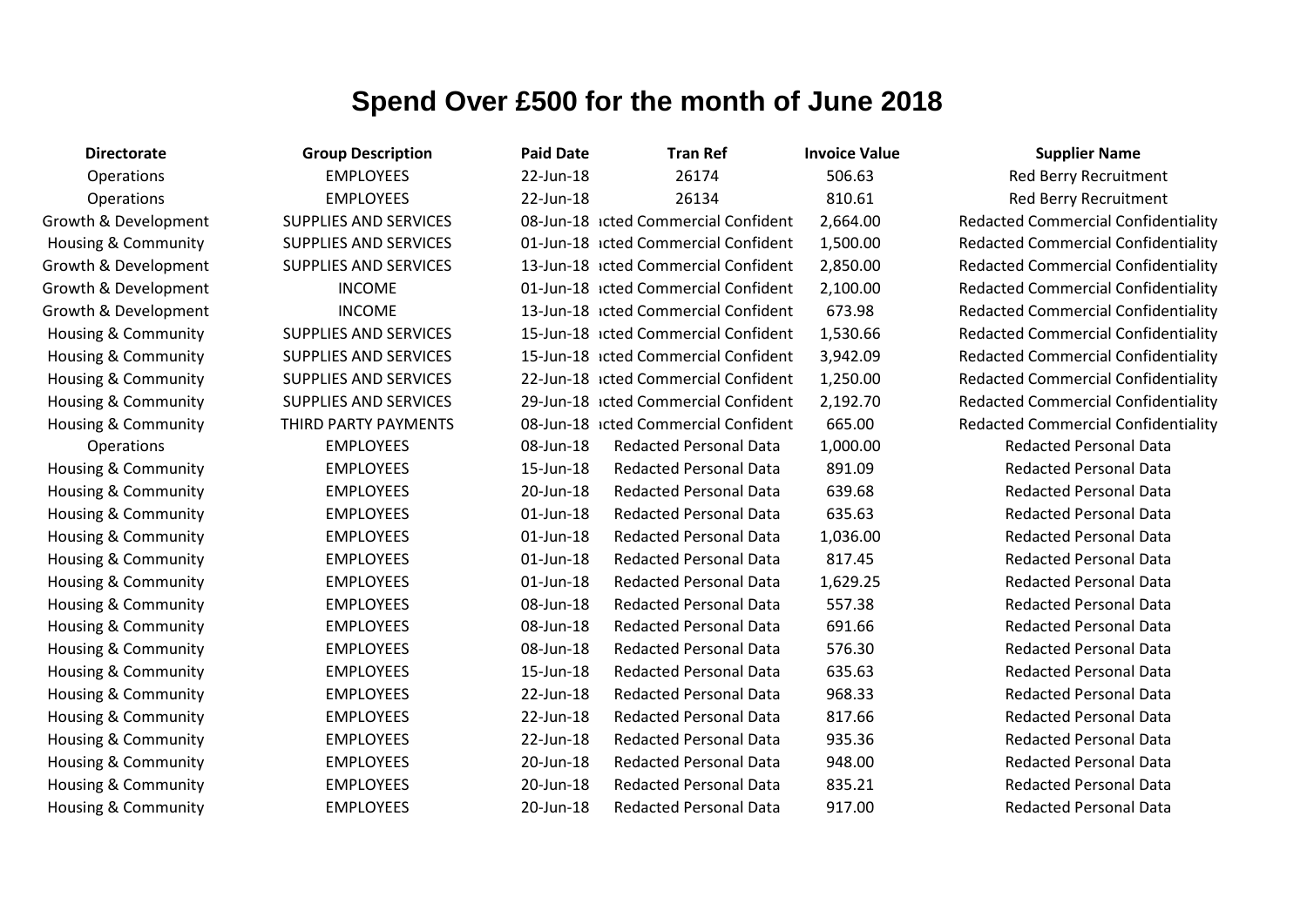| <b>Directorate</b>             | <b>Group Description</b> | <b>Paid Date</b> | <b>Tran Ref</b>               | <b>Invoice Value</b> | <b>Supplier Name</b>          |
|--------------------------------|--------------------------|------------------|-------------------------------|----------------------|-------------------------------|
| Housing & Community            | <b>EMPLOYEES</b>         | 22-Jun-18        | <b>Redacted Personal Data</b> | 635.63               | <b>Redacted Personal Data</b> |
| Housing & Community            | <b>EMPLOYEES</b>         | 29-Jun-18        | <b>Redacted Personal Data</b> | 1,298.50             | <b>Redacted Personal Data</b> |
| Housing & Community            | <b>EMPLOYEES</b>         | 29-Jun-18        | <b>Redacted Personal Data</b> | 613.67               | <b>Redacted Personal Data</b> |
| Housing & Community            | <b>EMPLOYEES</b>         | 29-Jun-18        | <b>Redacted Personal Data</b> | 846.20               | <b>Redacted Personal Data</b> |
| Housing & Community            | <b>EMPLOYEES</b>         | 29-Jun-18        | <b>Redacted Personal Data</b> | 576.30               | <b>Redacted Personal Data</b> |
| Housing & Community            | <b>EMPLOYEES</b>         | 29-Jun-18        | <b>Redacted Personal Data</b> | 745.76               | <b>Redacted Personal Data</b> |
| Operations                     | <b>EMPLOYEES</b>         | 06-Jun-18        | <b>Redacted Personal Data</b> | 1,821.75             | <b>Redacted Personal Data</b> |
| <b>Operations</b>              | <b>EMPLOYEES</b>         | 06-Jun-18        | <b>Redacted Personal Data</b> | 1,821.75             | <b>Redacted Personal Data</b> |
| Operations                     | <b>EMPLOYEES</b>         | 13-Jun-18        | <b>Redacted Personal Data</b> | 1,457.40             | <b>Redacted Personal Data</b> |
| Operations                     | <b>EMPLOYEES</b>         | 27-Jun-18        | <b>Redacted Personal Data</b> | 1,821.75             | <b>Redacted Personal Data</b> |
| Operations                     | <b>EMPLOYEES</b>         | 27-Jun-18        | <b>Redacted Personal Data</b> | 1,821.75             | <b>Redacted Personal Data</b> |
| Cost of Services               | <b>EMPLOYEES</b>         | 20-Jun-18        | <b>Redacted Personal Data</b> | 1,800.00             | <b>Redacted Personal Data</b> |
| Cost of Services               | <b>EMPLOYEES</b>         | 13-Jun-18        | <b>Redacted Personal Data</b> | 1,260.00             | <b>Redacted Personal Data</b> |
| Cost of Services               | <b>EMPLOYEES</b>         | 27-Jun-18        | <b>Redacted Personal Data</b> | 1,800.00             | <b>Redacted Personal Data</b> |
| Cost of Services               | <b>EMPLOYEES</b>         | 29-Jun-18        | <b>Redacted Personal Data</b> | 1,440.00             | <b>Redacted Personal Data</b> |
| Operations                     | <b>EMPLOYEES</b>         | 08-Jun-18        | <b>Redacted Personal Data</b> | 740.00               | <b>Redacted Personal Data</b> |
| Housing & Community            | <b>EMPLOYEES</b>         | 06-Jun-18        | <b>Redacted Personal Data</b> | 1,575.00             | <b>Redacted Personal Data</b> |
| Housing & Community            | <b>EMPLOYEES</b>         | 06-Jun-18        | <b>Redacted Personal Data</b> | 1,575.00             | <b>Redacted Personal Data</b> |
| Operations                     | <b>EMPLOYEES</b>         | 06-Jun-18        | <b>Redacted Personal Data</b> | 2,006.55             | <b>Redacted Personal Data</b> |
| Operations                     | <b>EMPLOYEES</b>         | 06-Jun-18        | <b>Redacted Personal Data</b> | 2,006.55             | <b>Redacted Personal Data</b> |
| Housing & Community            | <b>EMPLOYEES</b>         | 15-Jun-18        | <b>Redacted Personal Data</b> | 1,911.75             | <b>Redacted Personal Data</b> |
| Housing & Community            | <b>EMPLOYEES</b>         | 15-Jun-18        | <b>Redacted Personal Data</b> | 1,529.40             | <b>Redacted Personal Data</b> |
| Housing & Community            | <b>EMPLOYEES</b>         | 15-Jun-18        | <b>Redacted Personal Data</b> | 1,911.75             | <b>Redacted Personal Data</b> |
| Housing & Community            | <b>EMPLOYEES</b>         | 15-Jun-18        | <b>Redacted Personal Data</b> | 1,911.75             | <b>Redacted Personal Data</b> |
| Housing & Community            | <b>EMPLOYEES</b>         | 15-Jun-18        | <b>Redacted Personal Data</b> | 1,911.75             | <b>Redacted Personal Data</b> |
| <b>Housing &amp; Community</b> | <b>EMPLOYEES</b>         | 15-Jun-18        | <b>Redacted Personal Data</b> | 1,147.05             | <b>Redacted Personal Data</b> |
| Housing & Community            | <b>EMPLOYEES</b>         | 29-Jun-18        | <b>Redacted Personal Data</b> | 1,417.50             | <b>Redacted Personal Data</b> |
| Operations                     | <b>EMPLOYEES</b>         | 20-Jun-18        | <b>Redacted Personal Data</b> | 1,605.24             | <b>Redacted Personal Data</b> |
| Housing & Community            | <b>EMPLOYEES</b>         | 22-Jun-18        | <b>Redacted Personal Data</b> | 1,911.75             | <b>Redacted Personal Data</b> |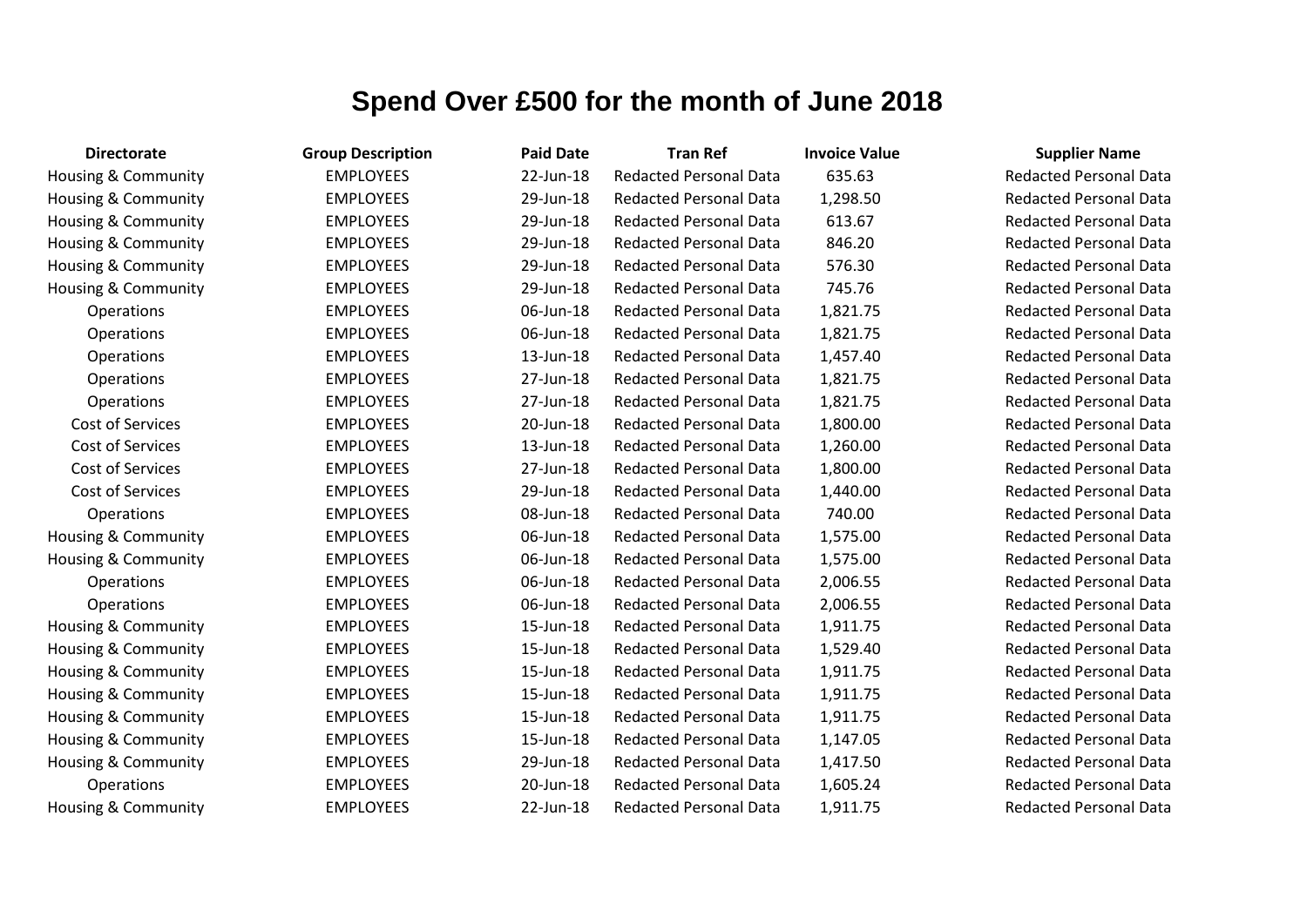| <b>Directorate</b>             | <b>Group Description</b>     | <b>Paid Date</b> | <b>Tran Ref</b>               | <b>Invoice Value</b> | <b>Supplier Name</b>          |
|--------------------------------|------------------------------|------------------|-------------------------------|----------------------|-------------------------------|
| Operations                     | <b>EMPLOYEES</b>             | 27-Jun-18        | <b>Redacted Personal Data</b> | 2,006.55             | <b>Redacted Personal Data</b> |
| <b>Operations</b>              | <b>EMPLOYEES</b>             | 29-Jun-18        | <b>Redacted Personal Data</b> | 2,006.55             | <b>Redacted Personal Data</b> |
| Housing & Community            | <b>EMPLOYEES</b>             | 29-Jun-18        | <b>Redacted Personal Data</b> | 1,575.00             | <b>Redacted Personal Data</b> |
| Housing & Community            | <b>EMPLOYEES</b>             | 29-Jun-18        | <b>Redacted Personal Data</b> | 764.71               | <b>Redacted Personal Data</b> |
| <b>Housing &amp; Community</b> | <b>EMPLOYEES</b>             | 29-Jun-18        | <b>Redacted Personal Data</b> | 1,147.04             | <b>Redacted Personal Data</b> |
| Housing & Community            | <b>SUPPLIES AND SERVICES</b> | 08-Jun-18        | <b>Redacted Personal Data</b> | 515.00               | <b>Redacted Personal Data</b> |
| Housing & Community            | <b>EMPLOYEES</b>             | 13-Jun-18        | <b>Redacted Personal Data</b> | 939.85               | <b>Redacted Personal Data</b> |
| Housing & Community            | <b>EMPLOYEES</b>             | $01$ -Jun-18     | <b>Redacted Personal Data</b> | 948.75               | <b>Redacted Personal Data</b> |
| Housing & Community            | <b>EMPLOYEES</b>             | $01$ -Jun-18     | <b>Redacted Personal Data</b> | 1,050.00             | <b>Redacted Personal Data</b> |
| Housing & Community            | <b>EMPLOYEES</b>             | 01-Jun-18        | <b>Redacted Personal Data</b> | 934.00               | <b>Redacted Personal Data</b> |
| Housing & Community            | <b>EMPLOYEES</b>             | 08-Jun-18        | <b>Redacted Personal Data</b> | 851.00               | <b>Redacted Personal Data</b> |
| Housing & Community            | <b>EMPLOYEES</b>             | 13-Jun-18        | <b>Redacted Personal Data</b> | 786.25               | <b>Redacted Personal Data</b> |
| <b>Housing &amp; Community</b> | <b>EMPLOYEES</b>             | 20-Jun-18        | <b>Redacted Personal Data</b> | 854.00               | <b>Redacted Personal Data</b> |
| <b>Housing &amp; Community</b> | <b>EMPLOYEES</b>             | 15-Jun-18        | <b>Redacted Personal Data</b> | 506.00               | <b>Redacted Personal Data</b> |
| Housing & Community            | <b>EMPLOYEES</b>             | 15-Jun-18        | <b>Redacted Personal Data</b> | 983.25               | <b>Redacted Personal Data</b> |
| Housing & Community            | <b>EMPLOYEES</b>             | 15-Jun-18        | <b>Redacted Personal Data</b> | 833.00               | <b>Redacted Personal Data</b> |
| Housing & Community            | <b>EMPLOYEES</b>             | 22-Jun-18        | <b>Redacted Personal Data</b> | 839.50               | <b>Redacted Personal Data</b> |
| <b>Housing &amp; Community</b> | <b>EMPLOYEES</b>             | 22-Jun-18        | <b>Redacted Personal Data</b> | 782.00               | <b>Redacted Personal Data</b> |
| Housing & Community            | <b>EMPLOYEES</b>             | 22-Jun-18        | <b>Redacted Personal Data</b> | 925.00               | <b>Redacted Personal Data</b> |
| Housing & Community            | <b>EMPLOYEES</b>             | 22-Jun-18        | <b>Redacted Personal Data</b> | 1,043.00             | <b>Redacted Personal Data</b> |
| Housing & Community            | <b>EMPLOYEES</b>             | 15-Jun-18        | <b>Redacted Personal Data</b> | 941.65               | <b>Redacted Personal Data</b> |
| <b>Housing &amp; Community</b> | <b>EMPLOYEES</b>             | 29-Jun-18        | <b>Redacted Personal Data</b> | 908.50               | <b>Redacted Personal Data</b> |
| Housing & Community            | <b>EMPLOYEES</b>             | 29-Jun-18        | <b>Redacted Personal Data</b> | 920.00               | <b>Redacted Personal Data</b> |
| Housing & Community            | <b>EMPLOYEES</b>             | 20-Jun-18        | <b>Redacted Personal Data</b> | 1,218.75             | <b>Redacted Personal Data</b> |
| Housing & Community            | <b>EMPLOYEES</b>             | 20-Jun-18        | <b>Redacted Personal Data</b> | 1,478.75             | <b>Redacted Personal Data</b> |
| <b>Housing &amp; Community</b> | <b>EMPLOYEES</b>             | 20-Jun-18        | <b>Redacted Personal Data</b> | 1,495.00             | <b>Redacted Personal Data</b> |
| Housing & Community            | <b>EMPLOYEES</b>             | 27-Jun-18        | <b>Redacted Personal Data</b> | 1,153.75             | <b>Redacted Personal Data</b> |
| Operations                     | <b>SUPPLIES AND SERVICES</b> | 08-Jun-18        | <b>Redacted Personal Data</b> | 951.68               | <b>Redacted Personal Data</b> |
| Operations                     | <b>SUPPLIES AND SERVICES</b> | 22-Jun-18        | <b>Redacted Personal Data</b> | 1,354.00             | <b>Redacted Personal Data</b> |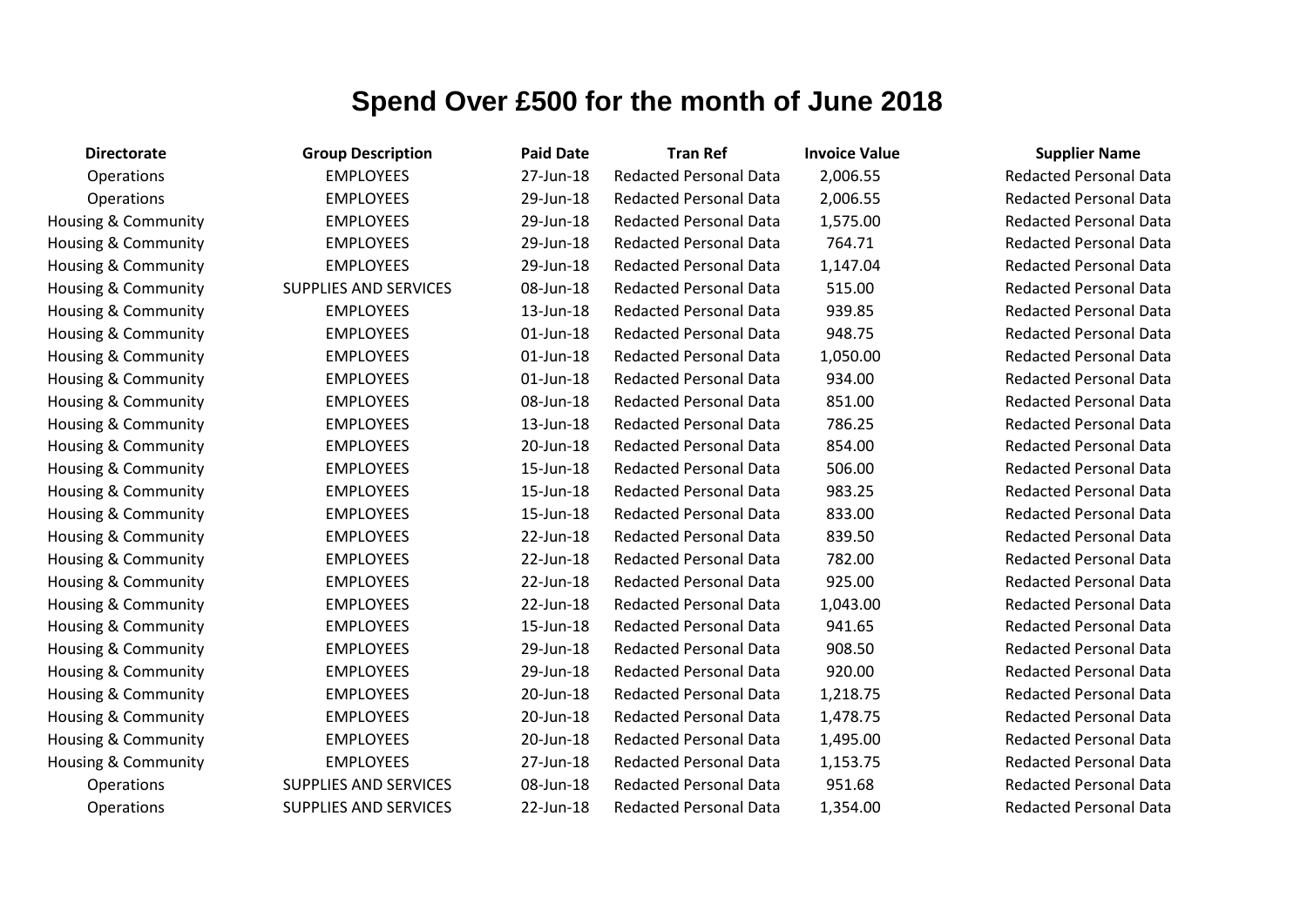| <b>Directorate</b>             | <b>Group Description</b> | <b>Paid Date</b> | <b>Tran Ref</b>               | <b>Invoice Value</b> | <b>Supplier Name</b>          |
|--------------------------------|--------------------------|------------------|-------------------------------|----------------------|-------------------------------|
| Growth & Development           | <b>EMPLOYEES</b>         | 01-Jun-18        | <b>Redacted Personal Data</b> | 1,367.80             | <b>Redacted Personal Data</b> |
| Growth & Development           | <b>EMPLOYEES</b>         | 01-Jun-18        | <b>Redacted Personal Data</b> | 1,116.08             | <b>Redacted Personal Data</b> |
| Cost of Services               | <b>EMPLOYEES</b>         | 01-Jun-18        | <b>Redacted Personal Data</b> | 744.07               | <b>Redacted Personal Data</b> |
| Growth & Development           | <b>EMPLOYEES</b>         | 08-Jun-18        | <b>Redacted Personal Data</b> | 1,138.05             | <b>Redacted Personal Data</b> |
| Cost of Services               | <b>EMPLOYEES</b>         | 08-Jun-18        | <b>Redacted Personal Data</b> | 758.70               | <b>Redacted Personal Data</b> |
| Growth & Development           | <b>EMPLOYEES</b>         | 08-Jun-18        | <b>Redacted Personal Data</b> | 1,015.00             | <b>Redacted Personal Data</b> |
| Growth & Development           | <b>EMPLOYEES</b>         | 15-Jun-18        | <b>Redacted Personal Data</b> | 1,149.05             | <b>Redacted Personal Data</b> |
| Cost of Services               | <b>EMPLOYEES</b>         | 15-Jun-18        | <b>Redacted Personal Data</b> | 766.00               | <b>Redacted Personal Data</b> |
| Growth & Development           | <b>EMPLOYEES</b>         | 15-Jun-18        | <b>Redacted Personal Data</b> | 1,239.70             | <b>Redacted Personal Data</b> |
| Growth & Development           | <b>EMPLOYEES</b>         | 22-Jun-18        | <b>Redacted Personal Data</b> | 1,159.20             | <b>Redacted Personal Data</b> |
| Cost of Services               | <b>EMPLOYEES</b>         | 22-Jun-18        | <b>Redacted Personal Data</b> | 772.80               | <b>Redacted Personal Data</b> |
| Growth & Development           | <b>EMPLOYEES</b>         | 29-Jun-18        | <b>Redacted Personal Data</b> | 1,552.35             | <b>Redacted Personal Data</b> |
| Growth & Development           | <b>EMPLOYEES</b>         | 29-Jun-18        | <b>Redacted Personal Data</b> | 912.53               | <b>Redacted Personal Data</b> |
| Cost of Services               | <b>EMPLOYEES</b>         | 29-Jun-18        | <b>Redacted Personal Data</b> | 608.32               | <b>Redacted Personal Data</b> |
| Growth & Development           | <b>EMPLOYEES</b>         | 08-Jun-18        | <b>Redacted Personal Data</b> | 1,330.00             | <b>Redacted Personal Data</b> |
| Cost of Services               | <b>EMPLOYEES</b>         | 08-Jun-18        | <b>Redacted Personal Data</b> | 1,330.00             | <b>Redacted Personal Data</b> |
| Growth & Development           | <b>EMPLOYEES</b>         | 06-Jun-18        | <b>Redacted Personal Data</b> | 503.13               | <b>Redacted Personal Data</b> |
| Cost of Services               | <b>EMPLOYEES</b>         | 06-Jun-18        | <b>Redacted Personal Data</b> | 503.12               | <b>Redacted Personal Data</b> |
| Growth & Development           | <b>EMPLOYEES</b>         | 22-Jun-18        | <b>Redacted Personal Data</b> | 523.54               | <b>Redacted Personal Data</b> |
| Cost of Services               | <b>EMPLOYEES</b>         | 22-Jun-18        | <b>Redacted Personal Data</b> | 523.54               | <b>Redacted Personal Data</b> |
| Housing & Community            | SUPPLIES AND SERVICES    | 08-Jun-18        | <b>Redacted Personal Data</b> | 1,000.00             | <b>Redacted Personal Data</b> |
| Housing & Community            | SUPPLIES AND SERVICES    | 20-Jun-18        | <b>Redacted Personal Data</b> | 970.00               | <b>Redacted Personal Data</b> |
| Operations                     | <b>EMPLOYEES</b>         | 06-Jun-18        | <b>Redacted Personal Data</b> | 572.28               | <b>Redacted Personal Data</b> |
| Operations                     | <b>EMPLOYEES</b>         | 06-Jun-18        | <b>Redacted Personal Data</b> | 594.87               | <b>Redacted Personal Data</b> |
| <b>Housing &amp; Community</b> | <b>EMPLOYEES</b>         | 06-Jun-18        | <b>Redacted Personal Data</b> | 848.00               | <b>Redacted Personal Data</b> |
| Operations                     | <b>EMPLOYEES</b>         | 13-Jun-18        | <b>Redacted Personal Data</b> | 602.40               | <b>Redacted Personal Data</b> |
| Housing & Community            | <b>EMPLOYEES</b>         | 06-Jun-18        | <b>Redacted Personal Data</b> | 954.00               | <b>Redacted Personal Data</b> |
| Housing & Community            | <b>EMPLOYEES</b>         | 06-Jun-18        | <b>Redacted Personal Data</b> | 993.75               | <b>Redacted Personal Data</b> |
| Housing & Community            | <b>EMPLOYEES</b>         | 06-Jun-18        | <b>Redacted Personal Data</b> | 993.75               | <b>Redacted Personal Data</b> |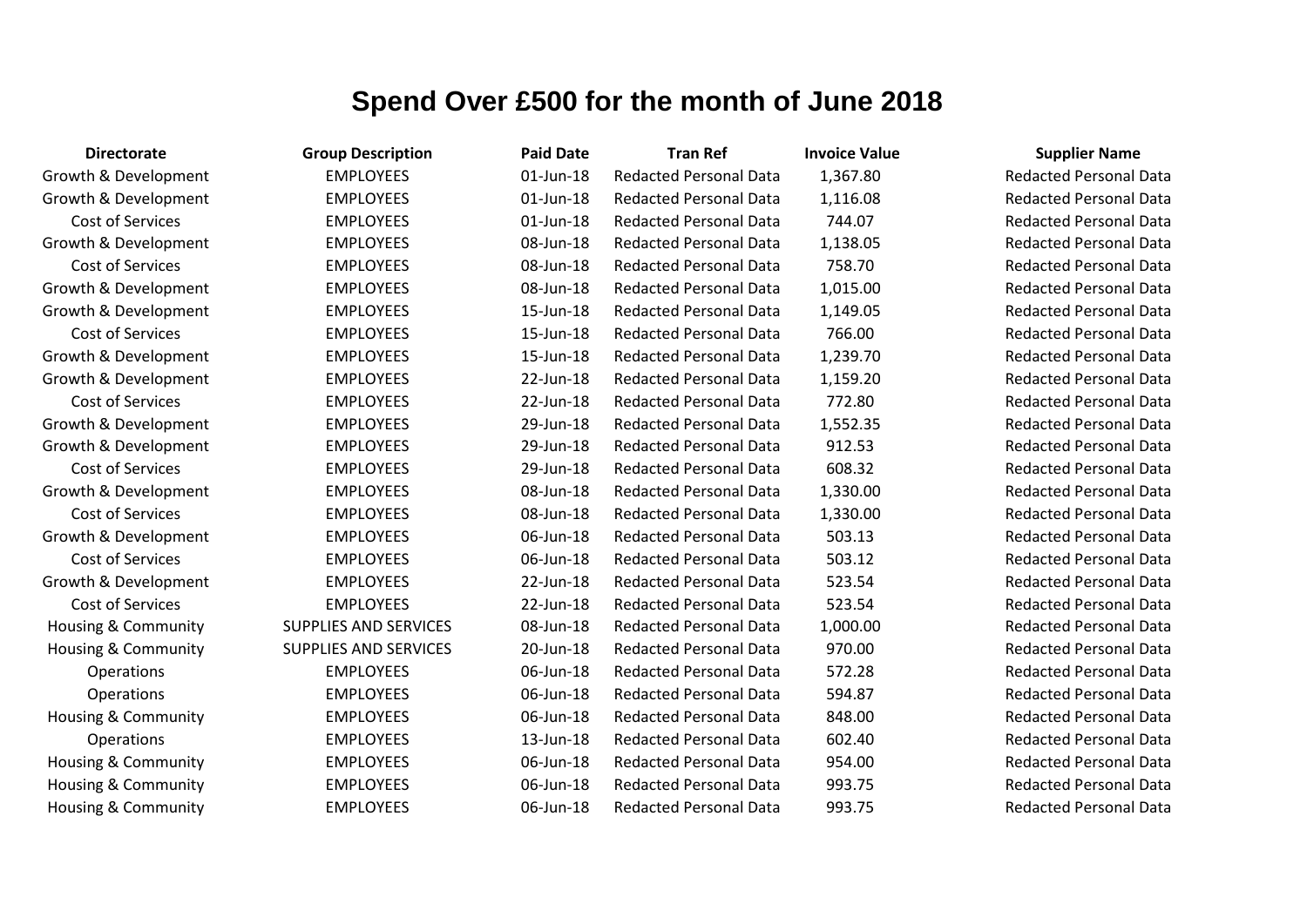| <b>Directorate</b>             | <b>Group Description</b>     | <b>Paid Date</b> | <b>Tran Ref</b>               | <b>Invoice Value</b> | <b>Supplier Name</b>          |
|--------------------------------|------------------------------|------------------|-------------------------------|----------------------|-------------------------------|
| Operations                     | <b>EMPLOYEES</b>             | 27-Jun-18        | <b>Redacted Personal Data</b> | 594.87               | <b>Redacted Personal Data</b> |
| Housing & Community            | <b>EMPLOYEES</b>             | 20-Jun-18        | <b>Redacted Personal Data</b> | 993.75               | <b>Redacted Personal Data</b> |
| Housing & Community            | <b>EMPLOYEES</b>             | 20-Jun-18        | <b>Redacted Personal Data</b> | 993.75               | <b>Redacted Personal Data</b> |
| Operations                     | <b>EMPLOYEES</b>             | 27-Jun-18        | <b>Redacted Personal Data</b> | 602.40               | <b>Redacted Personal Data</b> |
| <b>Housing &amp; Community</b> | <b>EMPLOYEES</b>             | 27-Jun-18        | <b>Redacted Personal Data</b> | 901.00               | <b>Redacted Personal Data</b> |
| <b>Capital Payments</b>        | <b>CAPITAL</b>               | 22-Jun-18        | <b>Redacted Personal Data</b> | 1,600.00             | <b>Redacted Personal Data</b> |
| Housing & Community            | <b>EMPLOYEES</b>             | 01-Jun-18        | <b>Redacted Personal Data</b> | 654.00               | <b>Redacted Personal Data</b> |
| Housing & Community            | <b>EMPLOYEES</b>             | 08-Jun-18        | <b>Redacted Personal Data</b> | 720.00               | <b>Redacted Personal Data</b> |
| <b>Housing &amp; Community</b> | <b>EMPLOYEES</b>             | 27-Jun-18        | <b>Redacted Personal Data</b> | 882.00               | <b>Redacted Personal Data</b> |
| <b>Housing &amp; Community</b> | <b>EMPLOYEES</b>             | 22-Jun-18        | <b>Redacted Personal Data</b> | 876.00               | <b>Redacted Personal Data</b> |
| Housing & Community            | <b>EMPLOYEES</b>             | 29-Jun-18        | <b>Redacted Personal Data</b> | 540.00               | <b>Redacted Personal Data</b> |
| Growth & Development           | <b>EMPLOYEES</b>             | 15-Jun-18        | <b>Redacted Personal Data</b> | 1,134.32             | <b>Redacted Personal Data</b> |
| Growth & Development           | <b>EMPLOYEES</b>             | 15-Jun-18        | <b>Redacted Personal Data</b> | 1,060.92             | <b>Redacted Personal Data</b> |
| <b>Housing &amp; Community</b> | PREMISES RELATED EXPENDITURE | 06-Jun-18        | 24978                         | 2,348.80             | <b>RHINO FIRE CONTROL</b>     |
| Cost of Services               | <b>SUPPLIES AND SERVICES</b> | 13-Jun-18        | 284                           | 1,650.00             | Rob North                     |
| Operations                     | <b>SUPPLIES AND SERVICES</b> | 01-Jun-18        | 46                            | 900.00               | Rob Reed                      |
| Corporate Management           | <b>SUPPLIES AND SERVICES</b> | 06-Jun-18        | 9056466918                    | 617.65               | ROYAL MAIL GROUP LTD          |
| Operations                     | <b>SUPPLIES AND SERVICES</b> | 20-Jun-18        | 9056651316                    | 3,711.01             | ROYAL MAIL GROUP LTD          |
| Operations                     | <b>SUPPLIES AND SERVICES</b> | 27-Jun-18        | 103413955                     | 565.21               | Santander Corporate Ban       |
| <b>Operations</b>              | <b>SUPPLIES AND SERVICES</b> | 27-Jun-18        | 103468503                     | 590.38               | Santander Corporate Ban       |
| Growth & Development           | <b>SUPPLIES AND SERVICES</b> | 29-Jun-18        | SB033732                      | 2,770.00             | Sedgemoor District Cound      |
| <b>Housing &amp; Community</b> | <b>SUPPLIES AND SERVICES</b> | 06-Jun-18        | HH033730                      | 12,813.47            | Sedgemoor District Cound      |
| Housing & Community            | <b>SUPPLIES AND SERVICES</b> | 13-Jun-18        | HH033771                      | 11,820.21            | Sedgemoor District Cound      |
| Operations                     | THIRD PARTY PAYMENTS         | 27-Jun-18        | BP033839                      | 49,100.00            | Sedgemoor District Cound      |
| Operations                     | <b>SUPPLIES AND SERVICES</b> | 27-Jun-18        | CS201736                      | 51,299.83            | Sedgemoor District Cound      |
| Housing & Community            | <b>SUPPLIES AND SERVICES</b> | 27-Jun-18        | CS201736                      | 8,300.00             | Sedgemoor District Cound      |
| Operations                     | <b>SUPPLIES AND SERVICES</b> | 27-Jun-18        | CS201736                      | 12,500.00            | Sedgemoor District Cound      |
| Operations                     | <b>SUPPLIES AND SERVICES</b> | 08-Jun-18        | 8067                          | 679.88               | <b>Signs Express</b>          |
| Operations                     | <b>SUPPLIES AND SERVICES</b> | 08-Jun-18        | 8067                          | 7.50                 | <b>Signs Express</b>          |

**Redacted Personal Data** Redacted Personal Data Redacted Personal Data **Redacted Personal Data Redacted Personal Data** Redacted Personal Data Redacted Personal Data Redacted Personal Data **Redacted Personal Data Bedacted Personal Data** RHINO FIRE CONTROL ROYAL MAIL GROUP LTD ROYAL MAIL GROUP LTD antander Corporate Bank antander Corporate Bank edgemoor District Council edgemoor District Council edgemoor District Council edgemoor District Council edgemoor District Council edgemoor District Council edgemoor District Council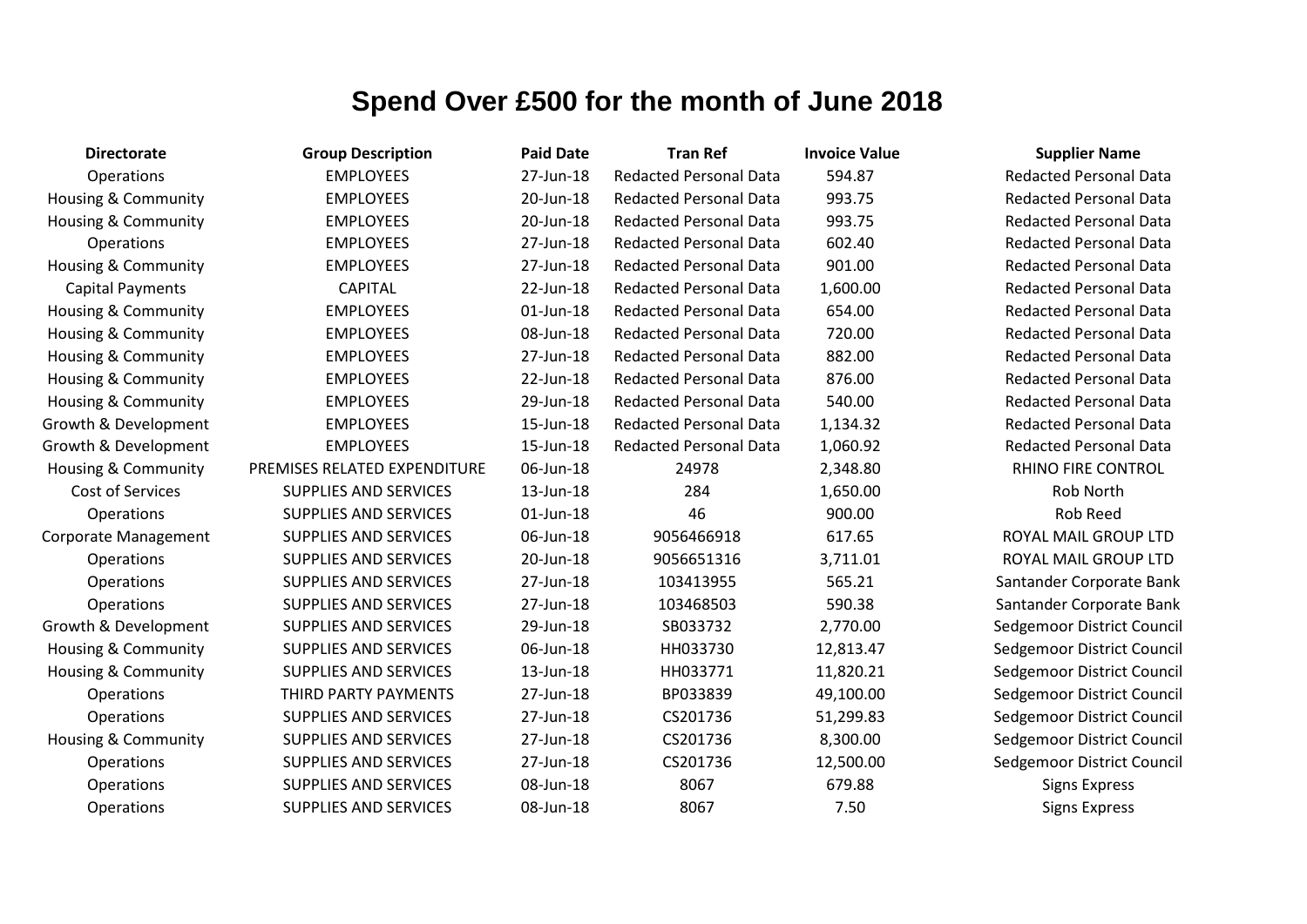| <b>Directorate</b>             | <b>Group Description</b>     | <b>Paid Date</b> | <b>Tran Ref</b> | <b>Invoice Value</b> | <b>Supplier Name</b>              |
|--------------------------------|------------------------------|------------------|-----------------|----------------------|-----------------------------------|
| Housing & Community            | <b>SUPPLIES AND SERVICES</b> | 20-Jun-18        | 7347            | 685.83               | Social Telecoms CIC               |
| <b>Housing &amp; Community</b> | PREMISES RELATED EXPENDITURE | 27-Jun-18        | 9900401516      | 83.20                | Sodexo Limited                    |
| <b>Housing &amp; Community</b> | PREMISES RELATED EXPENDITURE | 27-Jun-18        | 9900401516      | 61.23                | Sodexo Limited                    |
| <b>Housing &amp; Community</b> | PREMISES RELATED EXPENDITURE | 27-Jun-18        | 9900401516      | 13.45                | Sodexo Limited                    |
| Housing & Community            | PREMISES RELATED EXPENDITURE | 27-Jun-18        | 9900401516      | 77.53                | Sodexo Limited                    |
| Housing & Community            | PREMISES RELATED EXPENDITURE | 27-Jun-18        | 9900401516      | 56.00                | Sodexo Limited                    |
| Housing & Community            | PREMISES RELATED EXPENDITURE | 27-Jun-18        | 9900401516      | 74.26                | Sodexo Limited                    |
| <b>Housing &amp; Community</b> | PREMISES RELATED EXPENDITURE | 27-Jun-18        | 9900401516      | 114.61               | Sodexo Limited                    |
| <b>Housing &amp; Community</b> | PREMISES RELATED EXPENDITURE | 27-Jun-18        | 9900401516      | 277.38               | Sodexo Limited                    |
| <b>Housing &amp; Community</b> | PREMISES RELATED EXPENDITURE | 27-Jun-18        | 9900401516      | 302.54               | Sodexo Limited                    |
| <b>Housing &amp; Community</b> | PREMISES RELATED EXPENDITURE | 27-Jun-18        | 9900401517      | 52.94                | Sodexo Limited                    |
| <b>Housing &amp; Community</b> | PREMISES RELATED EXPENDITURE | 27-Jun-18        | 9900401517      | 51.46                | Sodexo Limited                    |
| <b>Housing &amp; Community</b> | PREMISES RELATED EXPENDITURE | 27-Jun-18        | 9900401517      | 56.00                | Sodexo Limited                    |
| <b>Housing &amp; Community</b> | PREMISES RELATED EXPENDITURE | 27-Jun-18        | 9900401517      | 102.36               | Sodexo Limited                    |
| Housing & Community            | PREMISES RELATED EXPENDITURE | 27-Jun-18        | 9900401517      | 50.67                | Sodexo Limited                    |
| <b>Housing &amp; Community</b> | PREMISES RELATED EXPENDITURE | 27-Jun-18        | 9900401517      | 50.33                | Sodexo Limited                    |
| Housing & Community            | PREMISES RELATED EXPENDITURE | 27-Jun-18        | 9900401517      | 99.98                | Sodexo Limited                    |
| Housing & Community            | PREMISES RELATED EXPENDITURE | 27-Jun-18        | 9900401517      | 100.00               | Sodexo Limited                    |
| Operations                     | <b>SUPPLIES AND SERVICES</b> | 20-Jun-18        | INV01915964     | 2,253.07             | Softcat Plc                       |
| Operations                     | <b>SUPPLIES AND SERVICES</b> | 20-Jun-18        | INV01915964     | 24,020.36            | Softcat Plc                       |
| Operations                     | <b>SUPPLIES AND SERVICES</b> | 20-Jun-18        | INV01915964     | 3,859.40             | Softcat Plc                       |
| <b>Capital Payments</b>        | <b>CAPITAL</b>               | 13-Jun-18        | 24506           | 12,212.00            | <b>Solutions Audio Visual Ltd</b> |
| <b>Capital Payments</b>        | <b>CAPITAL</b>               | 13-Jun-18        | 24506           | 490.00               | <b>Solutions Audio Visual Ltd</b> |
| <b>Capital Payments</b>        | <b>CAPITAL</b>               | 13-Jun-18        | 24506           | 4,118.00             | <b>Solutions Audio Visual Ltd</b> |
| <b>Capital Payments</b>        | <b>CAPITAL</b>               | 13-Jun-18        | 24506           | 1,470.00             | <b>Solutions Audio Visual Ltd</b> |
| <b>Capital Payments</b>        | <b>CAPITAL</b>               | 13-Jun-18        | 24506           | 6,099.00             | <b>Solutions Audio Visual Ltd</b> |
| <b>Capital Payments</b>        | <b>CAPITAL</b>               | 13-Jun-18        | 24506           | 1,415.00             | <b>Solutions Audio Visual Ltd</b> |
| Operations                     | <b>SUPPLIES AND SERVICES</b> | 27-Jun-18        | 60712296        | 1,841.00             | SOMERSET COUNTY COUNCIL           |
| Operations                     | <b>SUPPLIES AND SERVICES</b> | 27-Jun-18        | 60714923        | 3,000.00             | SOMERSET COUNTY COUNCIL           |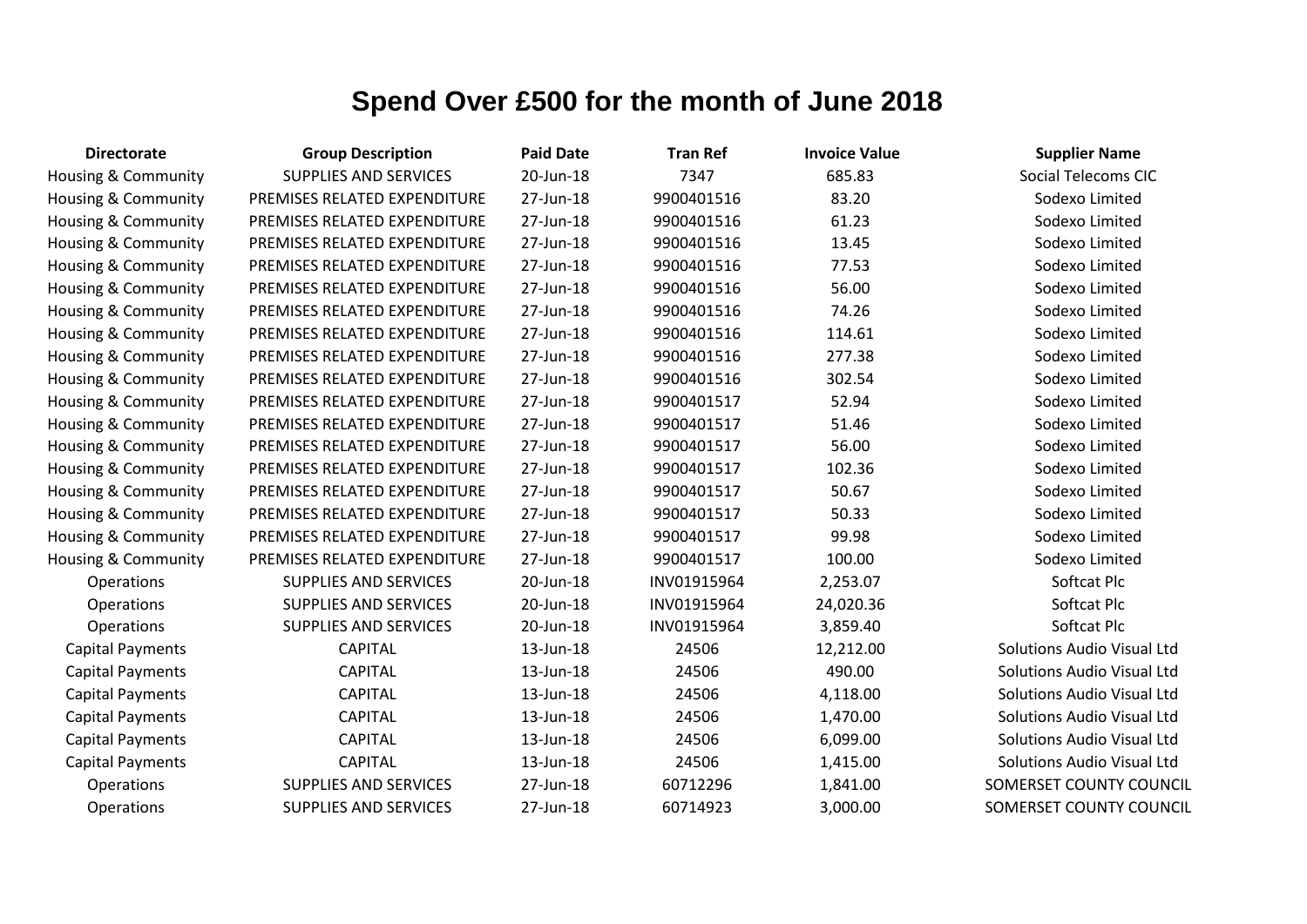| <b>Directorate</b>             | <b>Group Description</b>     | <b>Paid Date</b> | <b>Tran Ref</b> | <b>Invoice Value</b> | <b>Supplier Name</b>                 |
|--------------------------------|------------------------------|------------------|-----------------|----------------------|--------------------------------------|
| <b>Corporate Management</b>    | <b>EMPLOYEES</b>             | 13-Jun-18        | 60705300        | 27,000.00            | Somerset County Council Pension Fund |
| <b>Corporate Management</b>    | <b>SUPPLIES AND SERVICES</b> | 13-Jun-18        | 60709508        | 760.00               | Somerset County Council Pension Fund |
| <b>Balance Sheet</b>           | <b>HOLDING ACCOUNTS</b>      | 20-Jun-18        | 60712351        | 194,395.00           | Somerset County Council Pension Fund |
| <b>Corporate Management</b>    | <b>EMPLOYEES</b>             | 20-Jun-18        | 60712350        | 13,500.00            | Somerset County Council Pension Fund |
| Corporate Management           | SUPPLIES AND SERVICES        | 06-Jun-18        | <b>INV38306</b> | 2,021.00             | Somerset County Cricket Club Ltd     |
| Corporate Management           | SUPPLIES AND SERVICES        | 13-Jun-18        | <b>INV38315</b> | 1,791.00             | Somerset County Cricket Club Ltd     |
| Operations                     | SUPPLIES AND SERVICES        | 29-Jun-18        | 1067            | 847.50               | Somerset Dog Warden Service          |
| Growth & Development           | <b>SUPPLIES AND SERVICES</b> | 13-Jun-18        | 3726            | 5,150.00             | Somerset Environmental Records Cent  |
| Operations                     | PREMISES RELATED EXPENDITURE | 27-Jun-18        | 1223            | 795.00               | Somerset Gas Company                 |
| <b>Housing &amp; Community</b> | PREMISES RELATED EXPENDITURE | 27-Jun-18        | 1223            | 555.00               | Somerset Gas Company                 |
| Operations                     | PREMISES RELATED EXPENDITURE | 27-Jun-18        | 1223            | 510.00               | Somerset Gas Company                 |
| Operations                     | PREMISES RELATED EXPENDITURE | 27-Jun-18        | 1223            | 375.00               | Somerset Gas Company                 |
| <b>Housing &amp; Community</b> | PREMISES RELATED EXPENDITURE | 27-Jun-18        | 1223            | 825.00               | Somerset Gas Company                 |
| <b>Housing &amp; Community</b> | PREMISES RELATED EXPENDITURE | 27-Jun-18        | 1223            | 465.00               | Somerset Gas Company                 |
| Operations                     | PREMISES RELATED EXPENDITURE | 27-Jun-18        | 1223            | 330.00               | Somerset Gas Company                 |
| Operations                     | PREMISES RELATED EXPENDITURE | 27-Jun-18        | 1223            | 330.00               | Somerset Gas Company                 |
| Operations                     | PREMISES RELATED EXPENDITURE | 27-Jun-18        | 1223            | 330.00               | Somerset Gas Company                 |
| Operations                     | PREMISES RELATED EXPENDITURE | 27-Jun-18        | 1223            | 420.00               | Somerset Gas Company                 |
| Operations                     | PREMISES RELATED EXPENDITURE | 27-Jun-18        | 1223            | 420.00               | Somerset Gas Company                 |
| Operations                     | PREMISES RELATED EXPENDITURE | 27-Jun-18        | 1223            | 425.00               | Somerset Gas Company                 |
| Operations                     | PREMISES RELATED EXPENDITURE | 27-Jun-18        | 1223            | 465.00               | Somerset Gas Company                 |
| Operations                     | PREMISES RELATED EXPENDITURE | 27-Jun-18        | 1223            | 375.00               | Somerset Gas Company                 |
| Operations                     | PREMISES RELATED EXPENDITURE | 27-Jun-18        | 312614          | 1,360.00             | Somerset Gas Company                 |
| <b>Housing &amp; Community</b> | PREMISES RELATED EXPENDITURE | 27-Jun-18        | 312123          | 533.37               | Somerset Gas Company                 |
| <b>Housing &amp; Community</b> | PREMISES RELATED EXPENDITURE | 27-Jun-18        | 1358            | 698.80               | Somerset Gas Company                 |
| Operations                     | PREMISES RELATED EXPENDITURE | 27-Jun-18        | 1029            | 9,310.00             | Somerset Gas Company                 |
| Operations                     | <b>EMPLOYEES</b>             | 06-Jun-18        | 223136          | 590.00               | SOUTH WEST HIGHWAYS LTD              |
| Operations                     | <b>EMPLOYEES</b>             | 06-Jun-18        | 223136          | 1,180.00             | SOUTH WEST HIGHWAYS LTD              |
| <b>Housing &amp; Community</b> | <b>SUPPLIES AND SERVICES</b> | 29-Jun-18        | 43257           | 2,353.60             | <b>SPACE</b>                         |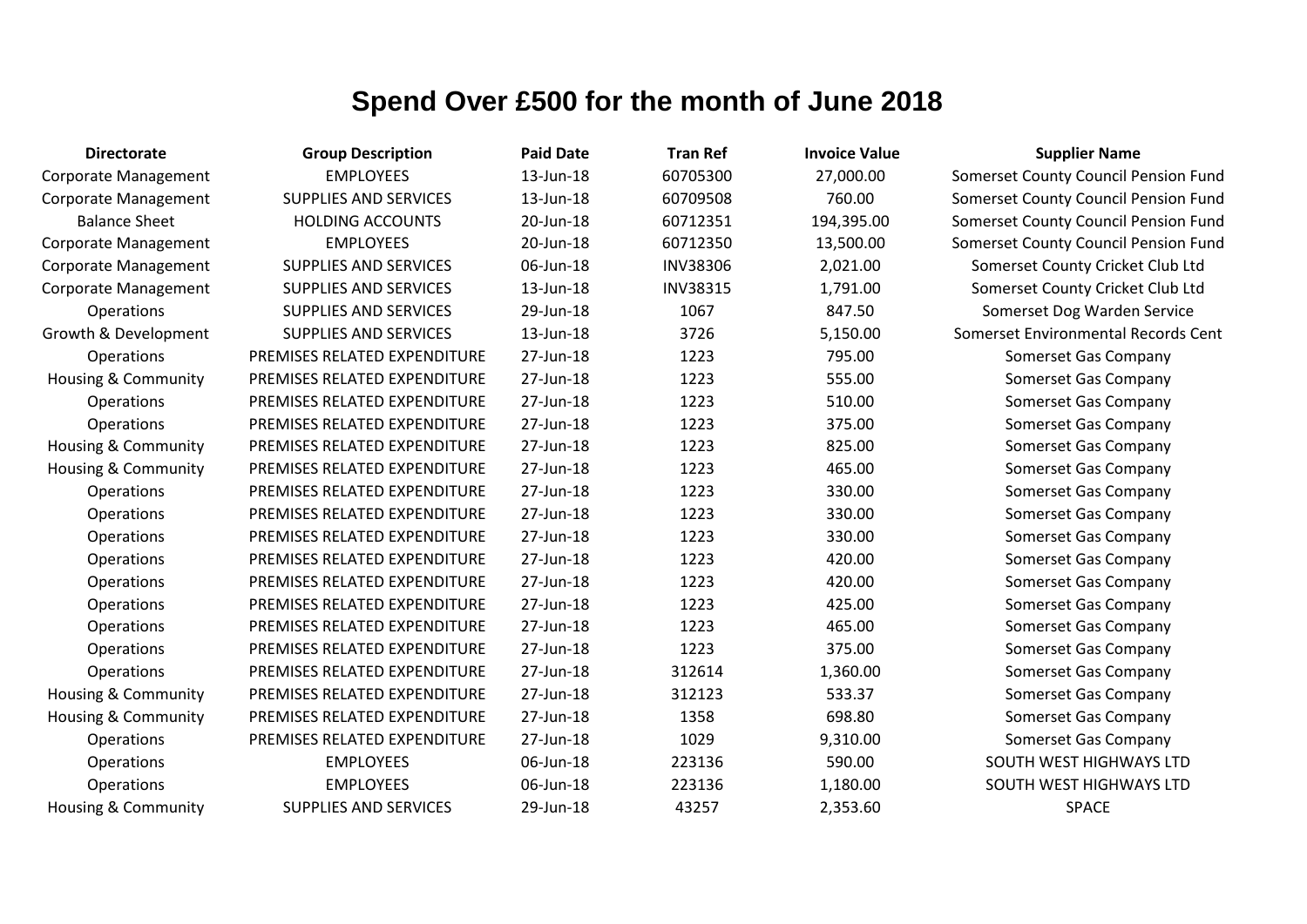| <b>Directorate</b>             | <b>Group Description</b>     | <b>Paid Date</b> | <b>Tran Ref</b>  | <b>Invoice Value</b> | <b>Supplier Name</b>              |
|--------------------------------|------------------------------|------------------|------------------|----------------------|-----------------------------------|
| Housing & Community            | PREMISES RELATED EXPENDITURE | 06-Jun-18        | 170A             | 940.00               | <b>Steve Wilkins</b>              |
| Housing & Community            | PREMISES RELATED EXPENDITURE | 13-Jun-18        | 169              | 560.00               | <b>Steve Wilkins</b>              |
| Housing & Community            | PREMISES RELATED EXPENDITURE | 20-Jun-18        | 172              | 1,600.00             | <b>Steve Wilkins</b>              |
| Housing & Community            | PREMISES RELATED EXPENDITURE | 20-Jun-18        | 166A             | 700.00               | <b>Steve Wilkins</b>              |
| Housing & Community            | PREMISES RELATED EXPENDITURE | 29-Jun-18        | 175              | 600.00               | <b>Steve Wilkins</b>              |
| <b>Capital Payments</b>        | <b>CAPITAL</b>               | $01$ -Jun-18     | 3699             | 2,252.11             | <b>STONE &amp; PARTNERS</b>       |
| <b>Capital Payments</b>        | <b>CAPITAL</b>               | 01-Jun-18        | 3652A            | 2,760.00             | <b>STONE &amp; PARTNERS</b>       |
| <b>Balance Sheet</b>           | <b>CURRENT ASSETS</b>        | 27-Jun-18        | IN026100         | 586.53               | Strukta (Taunton) Ltd T/A Advance |
| Housing & Community            | PREMISES RELATED EXPENDITURE | 06-Jun-18        | SI-7250          | 800.00               | <b>SUN SCAFFOLDING LTD</b>        |
| <b>Housing &amp; Community</b> | PREMISES RELATED EXPENDITURE | 13-Jun-18        | SI-7239          | 800.00               | <b>SUN SCAFFOLDING LTD</b>        |
| <b>Housing &amp; Community</b> | PREMISES RELATED EXPENDITURE | 13-Jun-18        | SI-7261          | 800.00               | <b>SUN SCAFFOLDING LTD</b>        |
| Housing & Community            | PREMISES RELATED EXPENDITURE | 27-Jun-18        | SI-7280          | 800.00               | <b>SUN SCAFFOLDING LTD</b>        |
| <b>Capital Payments</b>        | <b>CAPITAL</b>               | 01-Jun-18        | <b>EPRF 1486</b> | 1,412.32             | <b>Sundry BACS</b>                |
| Housing & Community            | BELOW NET COST OF SERVICES   | 01-Jun-18        | <b>EPRF 1503</b> | 632.07               | <b>Sundry BACS</b>                |
| <b>Capital Payments</b>        | <b>CAPITAL</b>               | 06-Jun-18        | <b>EPRF 1510</b> | 1,000.00             | <b>Sundry BACS</b>                |
| Growth & Development           | <b>TRANSFER PAYMENTS</b>     | 08-Jun-18        | <b>EPRF 1520</b> | 1,130.00             | <b>Sundry BACS</b>                |
| Operations                     | SUPPLIES AND SERVICES        | 08-Jun-18        | 136836           | 3,030.10             | <b>Sundry BACS</b>                |
| Housing & Community            | THIRD PARTY PAYMENTS         | 13-Jun-18        | <b>EPRF 1541</b> | 4,365.00             | <b>Sundry BACS</b>                |
| <b>Housing &amp; Community</b> | THIRD PARTY PAYMENTS         | 20-Jun-18        | <b>EPRF 1557</b> | 2,200.00             | <b>Sundry BACS</b>                |
| <b>Housing &amp; Community</b> | THIRD PARTY PAYMENTS         | 20-Jun-18        | <b>EPRF 1558</b> | 13,200.00            | <b>Sundry BACS</b>                |
| <b>Housing &amp; Community</b> | <b>SUPPLIES AND SERVICES</b> | 29-Jun-18        | <b>EPRF 1578</b> | 510.68               | <b>Sundry BACS</b>                |
| Housing & Community            | BELOW NET COST OF SERVICES   | 06-Jun-18        | <b>EPRF 1514</b> | 5,297.89             | <b>Sundry Cheque</b>              |
| <b>Housing &amp; Community</b> | BELOW NET COST OF SERVICES   | 13-Jun-18        | <b>EPRF 1531</b> | 641.86               | <b>Sundry Cheque</b>              |
| <b>Housing &amp; Community</b> | BELOW NET COST OF SERVICES   | 15-Jun-18        | <b>EPRF 1559</b> | 540.79               | <b>Sundry Cheque</b>              |
| Corporate Management           | <b>SUPPLIES AND SERVICES</b> | 20-Jun-18        | <b>EPRF 1568</b> | 2,055.24             | <b>Sundry Cheque</b>              |
| Corporate Management           | <b>SUPPLIES AND SERVICES</b> | 20-Jun-18        | <b>EPRF 1569</b> | 1,930.24             | <b>Sundry Cheque</b>              |
| Housing & Community            | BELOW NET COST OF SERVICES   | 29-Jun-18        | <b>EPRF 1579</b> | 808.60               | <b>Sundry Cheque</b>              |
| <b>Capital Payments</b>        | <b>CAPITAL</b>               | 27-Jun-18        | 2058             | 1,800.00             | <b>SWAN PAUL PARTNERSHIP LTD</b>  |
| <b>Capital Payments</b>        | <b>CAPITAL</b>               | 29-Jun-18        | 90011400         | 30,227.13            | <b>Swarco Traffic Ltd</b>         |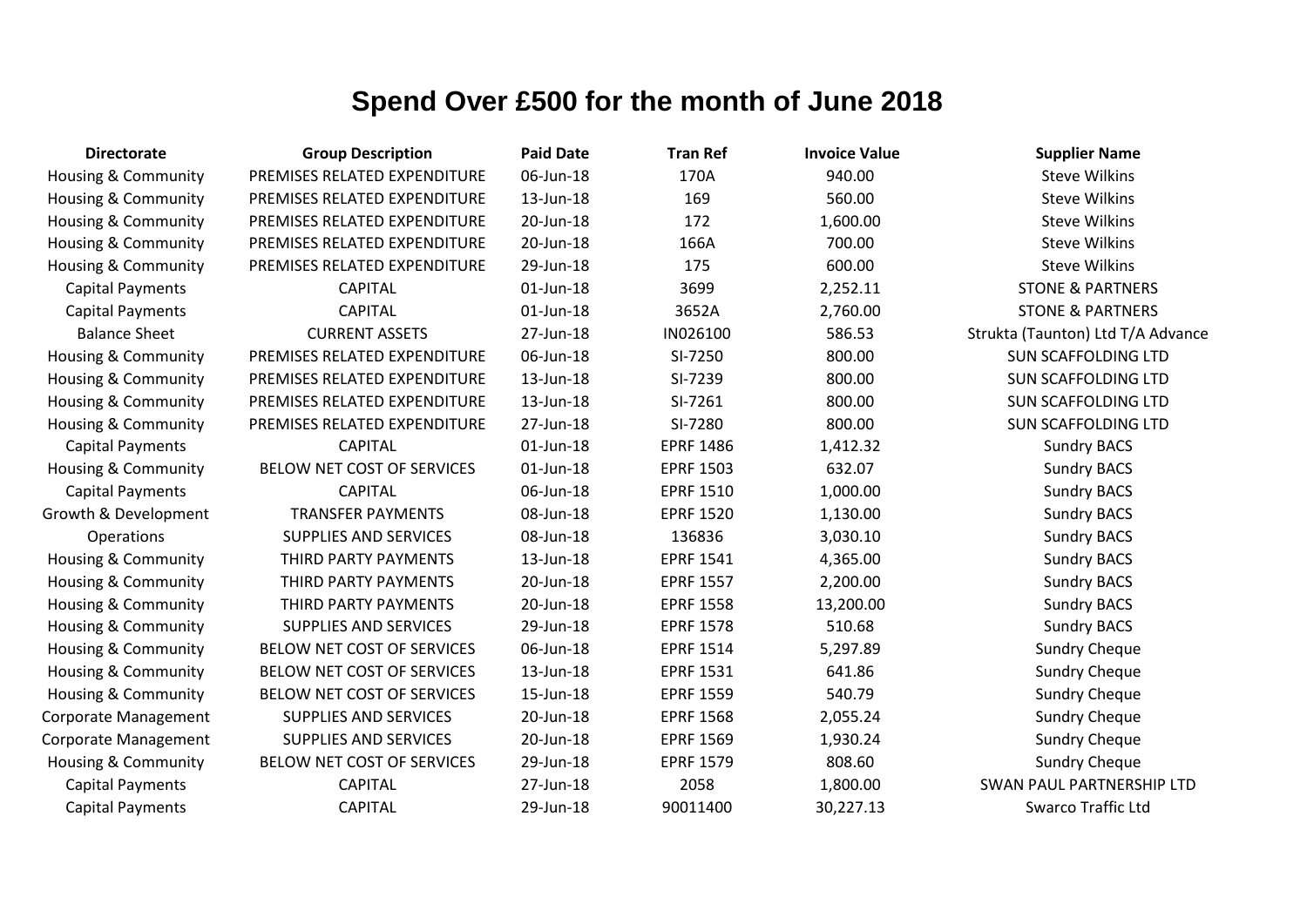| <b>Directorate</b>             | <b>Group Description</b>     | <b>Paid Date</b> | <b>Tran Ref</b>  | <b>Invoice Value</b> | <b>Supplier Name</b>                   |
|--------------------------------|------------------------------|------------------|------------------|----------------------|----------------------------------------|
| Operations                     | PREMISES RELATED EXPENDITURE | 08-Jun-18        | 8000165077       | 1,427.28             | Syngenta Seeds Ltd                     |
| <b>Housing &amp; Community</b> | PREMISES RELATED EXPENDITURE | 06-Jun-18        | 23698            | 1,198.00             | T & C ELECTRICAL CONTRACTORS LTD       |
| Housing & Community            | PREMISES RELATED EXPENDITURE | 13-Jun-18        | 23696            | 613.48               | T & C ELECTRICAL CONTRACTORS LTD       |
| Housing & Community            | PREMISES RELATED EXPENDITURE | 13-Jun-18        | 23720            | 4,230.10             | T & C ELECTRICAL CONTRACTORS LTD       |
| <b>Housing &amp; Community</b> | PREMISES RELATED EXPENDITURE | 13-Jun-18        | 23728            | 692.03               | T & C ELECTRICAL CONTRACTORS LTD       |
| <b>Housing &amp; Community</b> | PREMISES RELATED EXPENDITURE | 13-Jun-18        | 23765            | 2,235.20             | T & C ELECTRICAL CONTRACTORS LTD       |
| Housing & Community            | PREMISES RELATED EXPENDITURE | 13-Jun-18        | 23774            | 1,058.00             | T & C ELECTRICAL CONTRACTORS LTD       |
| Housing & Community            | PREMISES RELATED EXPENDITURE | 20-Jun-18        | 23775            | 1,154.00             | T & C ELECTRICAL CONTRACTORS LTD       |
| <b>Housing &amp; Community</b> | PREMISES RELATED EXPENDITURE | 27-Jun-18        | 23794            | 702.30               | T & C ELECTRICAL CONTRACTORS LTD       |
| Corporate Management           | <b>SUPPLIES AND SERVICES</b> | 13-Jun-18        | 2016212          | 1,592.76             | Taunton Rugby Football Club Ltd        |
| Housing & Community            | <b>EMPLOYEES</b>             | 22-Jun-18        | 2018126          | 874.50               | Taunton Rugby Football Club Ltd        |
| Growth & Development           | <b>SUPPLIES AND SERVICES</b> | 06-Jun-18        | TT1202           | 879.70               | <b>Taunton Theatre Association Ltd</b> |
| Growth & Development           | <b>SUPPLIES AND SERVICES</b> | 06-Jun-18        | TT1201           | 2,327.97             | <b>Taunton Theatre Association Ltd</b> |
| Growth & Development           | <b>SUPPLIES AND SERVICES</b> | 13-Jun-18        | TT1325           | 707.27               | <b>Taunton Theatre Association Ltd</b> |
| Housing & Community            | PREMISES RELATED EXPENDITURE | 06-Jun-18        | 192946           | 575.00               | <b>Tersus Group</b>                    |
| <b>Housing &amp; Community</b> | PREMISES RELATED EXPENDITURE | 06-Jun-18        | 192945           | 1,520.00             | <b>Tersus Group</b>                    |
| <b>Housing &amp; Community</b> | PREMISES RELATED EXPENDITURE | 27-Jun-18        | 193495           | 1,265.00             | <b>Tersus Group</b>                    |
| <b>Housing &amp; Community</b> | PREMISES RELATED EXPENDITURE | 27-Jun-18        | 193494           | 1,040.00             | <b>Tersus Group</b>                    |
| Housing & Community            | PREMISES RELATED EXPENDITURE | 08-Jun-18        | TG1899           | 828.00               | <b>TG Roofing Ltd</b>                  |
| Housing & Community            | PREMISES RELATED EXPENDITURE | 13-Jun-18        | TG1913           | 598.00               | <b>TG Roofing Ltd</b>                  |
| <b>Housing &amp; Community</b> | PREMISES RELATED EXPENDITURE | 08-Jun-18        | TG1902           | 878.00               | <b>TG Roofing Ltd</b>                  |
| <b>Housing &amp; Community</b> | PREMISES RELATED EXPENDITURE | 20-Jun-18        | TG1917           | 960.00               | <b>TG Roofing Ltd</b>                  |
| Housing & Community            | PREMISES RELATED EXPENDITURE | 20-Jun-18        | TG1924           | 1,378.00             | TG Roofing Ltd                         |
| <b>Balance Sheet</b>           | <b>CURRENT ASSETS</b>        | 15-Jun-18        | <b>INV828894</b> | 798.66               | THE BECK COMPANY LTD                   |
| <b>Housing &amp; Community</b> | PREMISES RELATED EXPENDITURE | 06-Jun-18        | 3474             | 772.60               | The Carpet Warehouse                   |
| <b>Housing &amp; Community</b> | PREMISES RELATED EXPENDITURE | 01-Jun-18        | 3468             | 1,820.14             | The Carpet Warehouse                   |
| Housing & Community            | PREMISES RELATED EXPENDITURE | 08-Jun-18        | 3489             | 562.60               | The Carpet Warehouse                   |
| <b>Housing &amp; Community</b> | PREMISES RELATED EXPENDITURE | 13-Jun-18        | 3494             | 571.15               | The Carpet Warehouse                   |
| Housing & Community            | PREMISES RELATED EXPENDITURE | 15-Jun-18        | 3496             | 541.09               | The Carpet Warehouse                   |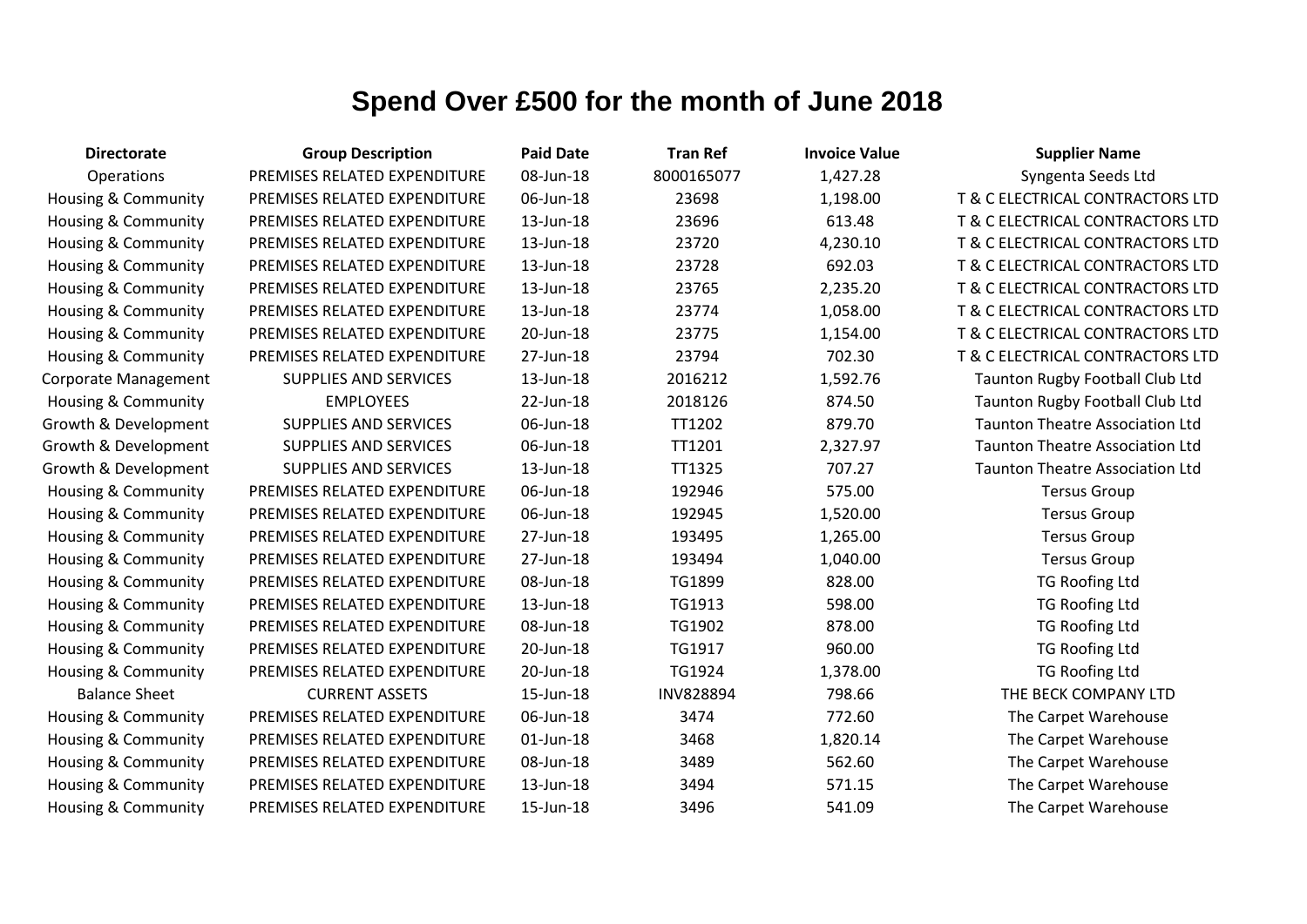| <b>Directorate</b>      | <b>Group Description</b>             | <b>Paid Date</b> | <b>Tran Ref</b>  | <b>Invoice Value</b> | <b>Supplier Name</b>                    |
|-------------------------|--------------------------------------|------------------|------------------|----------------------|-----------------------------------------|
| Housing & Community     | PREMISES RELATED EXPENDITURE         | 08-Jun-18        | 3351             | 776.80               | The Carpet Warehouse                    |
| Housing & Community     | PREMISES RELATED EXPENDITURE         | 15-Jun-18        | 3502             | 2,347.08             | The Carpet Warehouse                    |
| Housing & Community     | PREMISES RELATED EXPENDITURE         | 15-Jun-18        | 3509             | 1,013.71             | The Carpet Warehouse                    |
| Housing & Community     | PREMISES RELATED EXPENDITURE         | 15-Jun-18        | 3407             | 628.27               | The Carpet Warehouse                    |
| Housing & Community     | PREMISES RELATED EXPENDITURE         | 15-Jun-18        | 3507             | 628.27               | The Carpet Warehouse                    |
| Housing & Community     | PREMISES RELATED EXPENDITURE         | 15-Jun-18        | 3499             | 1,130.45             | The Carpet Warehouse                    |
| Housing & Community     | PREMISES RELATED EXPENDITURE         | 13-Jun-18        | 3335             | 544.65               | The Carpet Warehouse                    |
| Operations              | <b>EMPLOYEES</b>                     | 06-Jun-18        | 3812             | 1,352.00             | The Conflict Training Company           |
| Cost of Services        | <b>EMPLOYEES</b>                     | 06-Jun-18        | 3812             | 338.00               | The Conflict Training Company           |
| Operations              | TRANSPORT RELATED EXPENDITURE        | 08-Jun-18        | 2438978          | 10,482.93            | The Fuelcard People                     |
| Operations              | <b>TRANSPORT RELATED EXPENDITURE</b> | 08-Jun-18        | 1342334          | 2,127.70             | The Fuelcard People                     |
| Operations              | TRANSPORT RELATED EXPENDITURE        | 43278            | 2466147          | 10,131.92            | The Fuelcard People                     |
| Operations              | TRANSPORT RELATED EXPENDITURE        | 43278            | 1356150          | 1,839.45             | The Fuelcard People                     |
| Housing & Community     | PREMISES RELATED EXPENDITURE         | 43273            | 3529             | 539.95               | THE SYMPHONY GROUP PLC                  |
| <b>Capital Payments</b> | <b>CAPITAL</b>                       | 43259            | <b>INV7764</b>   | 5,875.00             | <b>Thomas Lister</b>                    |
| Growth & Development    | <b>SUPPLIES AND SERVICES</b>         | 43259            | <b>INV7765</b>   | 3,500.00             | <b>Thomas Lister</b>                    |
| Growth & Development    | <b>SUPPLIES AND SERVICES</b>         | 43280            | 7656             | 950.00               | <b>Thomas Lister</b>                    |
| Growth & Development    | <b>SUPPLIES AND SERVICES</b>         | 43280            | TG-4045-APR2018  | 5,130.00             | <b>Tom Gillham Limited</b>              |
| Growth & Development    | <b>SUPPLIES AND SERVICES</b>         | 43280            | TG-4045-APR2018  | 48.42                | <b>Tom Gillham Limited</b>              |
| Growth & Development    | <b>SUPPLIES AND SERVICES</b>         | 43271            | 115738           | 537.87               | <b>TOR MARK PRESS</b>                   |
| <b>Balance Sheet</b>    | <b>HOLDING ACCOUNTS</b>              | 43264            | 1054052          | 405.00               | Travel.cloud                            |
| <b>Balance Sheet</b>    | <b>HOLDING ACCOUNTS</b>              | 43264            | 1054052          | 164.90               | Travel.cloud                            |
| <b>Balance Sheet</b>    | <b>HOLDING ACCOUNTS</b>              | 43264            | 1056278          | 572.60               | Travel.cloud                            |
| Operations              | <b>SUPPLIES AND SERVICES</b>         | 43273            | <b>EPRF 1131</b> | 1,000.00             | Travelers Insurance Company Ltd         |
| <b>Balance Sheet</b>    | <b>CURRENT ASSETS</b>                | 43273            | 9175 AHU619      | 1,260.00             | <b>TRAVIS PERKINS PLC</b>               |
| <b>Balance Sheet</b>    | <b>CURRENT ASSETS</b>                | 43273            | 9175 AHU618      | 1,260.00             | <b>TRAVIS PERKINS PLC</b>               |
| Cost of Services        | <b>EMPLOYEES</b>                     | 43278            | TBB092 POTBC     | 9,055.70             | Two Bald Blokes                         |
| Growth & Development    | <b>SUPPLIES AND SERVICES</b>         | 43266            | 11265958         | 13,725.00            | University of the West of England (UWE) |
| Operations              | <b>SUPPLIES AND SERVICES</b>         | 43259            | INV002083        | 875.00               | V4 Services Ltd                         |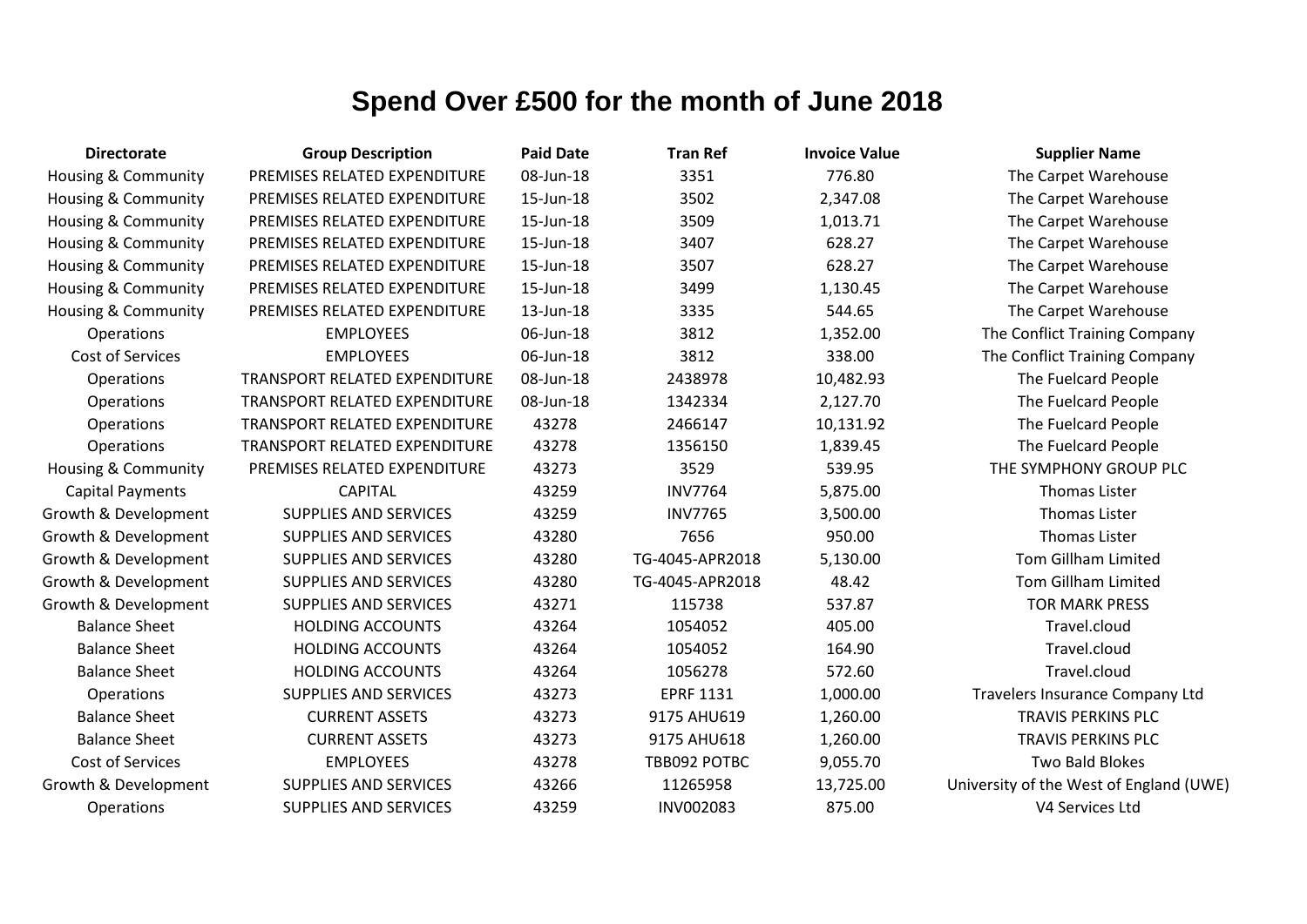| <b>Directorate</b>  | <b>Group Description</b>     | <b>Paid Date</b> | <b>Tran Ref</b> | <b>Invoice Value</b> | <b>Supplier Name</b>              |
|---------------------|------------------------------|------------------|-----------------|----------------------|-----------------------------------|
| Operations          | <b>SUPPLIES AND SERVICES</b> | 43278            | 00000019184UA   | 19,522.23            | Viridor Waste (Somerset) Ltd      |
| <b>Operations</b>   | <b>SUPPLIES AND SERVICES</b> | 43278            | 00000019183UA   | 3,681.99             | Viridor Waste (Somerset) Ltd      |
| Operations          | SUPPLIES AND SERVICES        | 43278            | 00002386766AB   | 849.41               | Viridor Waste (Somerset) Ltd      |
| Operations          | <b>SUPPLIES AND SERVICES</b> | 43278            | 18-05-TAUNTON   | 605.00               | Vivedia Ltd                       |
| Operations          | <b>SUPPLIES AND SERVICES</b> | 43278            | 87675863        | 4,798.67             | <b>VODAFONE LIMITED (PAGING)</b>  |
| Operations          | <b>SUPPLIES AND SERVICES</b> | 43257            | 2167083         | 6,530.32             | Voicenet Solutions Ltd T/A 8x8    |
| Operations          | <b>SUPPLIES AND SERVICES</b> | 43257            | 2157692         | 6,520.43             | Voicenet Solutions Ltd T/A 8x8    |
| Housing & Community | <b>SUPPLIES AND SERVICES</b> | 43252            | #1              | 10,000.00            | <b>Wellington Counselling CIC</b> |
| Housing & Community | <b>SUPPLIES AND SERVICES</b> | 43252            | #1              | 5,000.00             | <b>Wellington Counselling CIC</b> |
| Operations          | <b>SUPPLIES AND SERVICES</b> | 43278            | TAU2207743      | 596.00               | Wessex Eagle Ltd T/A Eagle Plant  |
| Housing & Community | THIRD PARTY PAYMENTS         | 43280            | 28917           | 949.93               | <b>West Somerset Council</b>      |
| Housing & Community | PREMISES RELATED EXPENDITURE | 43252            | 7023            | 1,185.19             | <b>Western Fabrications Ltd</b>   |
| Housing & Community | PREMISES RELATED EXPENDITURE | 43252            | 7022            | 1,065.82             | <b>Western Fabrications Ltd</b>   |
| Housing & Community | PREMISES RELATED EXPENDITURE | 43252            | 7024            | 2,239.19             | <b>Western Fabrications Ltd</b>   |
| Housing & Community | PREMISES RELATED EXPENDITURE | 43266            | 7031            | 2,415.85             | <b>Western Fabrications Ltd</b>   |
| Housing & Community | PREMISES RELATED EXPENDITURE | 43266            | 7034            | 2,015.52             | <b>Western Fabrications Ltd</b>   |
| Housing & Community | PREMISES RELATED EXPENDITURE | 43266            | 7035            | 73.75                | <b>Western Fabrications Ltd</b>   |
| Housing & Community | PREMISES RELATED EXPENDITURE | 43266            | 7035            | 576.40               | <b>Western Fabrications Ltd</b>   |
| Housing & Community | PREMISES RELATED EXPENDITURE | 43266            | 7033            | 1,640.63             | <b>Western Fabrications Ltd</b>   |
| Housing & Community | PREMISES RELATED EXPENDITURE | 43266            | 7032            | 511.14               | <b>Western Fabrications Ltd</b>   |
| Housing & Community | PREMISES RELATED EXPENDITURE | 43266            | 7036            | 3,037.67             | <b>Western Fabrications Ltd</b>   |
| Housing & Community | PREMISES RELATED EXPENDITURE | 43273            | 7039            | 2,711.87             | <b>Western Fabrications Ltd</b>   |
| Housing & Community | PREMISES RELATED EXPENDITURE | 43273            | 7038            | 1,087.69             | <b>Western Fabrications Ltd</b>   |
| Housing & Community | PREMISES RELATED EXPENDITURE | 43273            | 7037            | 700.87               | <b>Western Fabrications Ltd</b>   |
| Housing & Community | PREMISES RELATED EXPENDITURE | 43280            | 7045            | 579.60               | <b>Western Fabrications Ltd</b>   |
| Housing & Community | PREMISES RELATED EXPENDITURE | 43280            | 7044            | 1,189.25             | <b>Western Fabrications Ltd</b>   |
| Housing & Community | PREMISES RELATED EXPENDITURE | 43280            | 7043            | 1,125.83             | <b>Western Fabrications Ltd</b>   |
| Housing & Community | PREMISES RELATED EXPENDITURE | 43280            | 7042            | 616.92               | <b>Western Fabrications Ltd</b>   |
| Housing & Community | PREMISES RELATED EXPENDITURE | 43280            | 7041            | 584.16               | <b>Western Fabrications Ltd</b>   |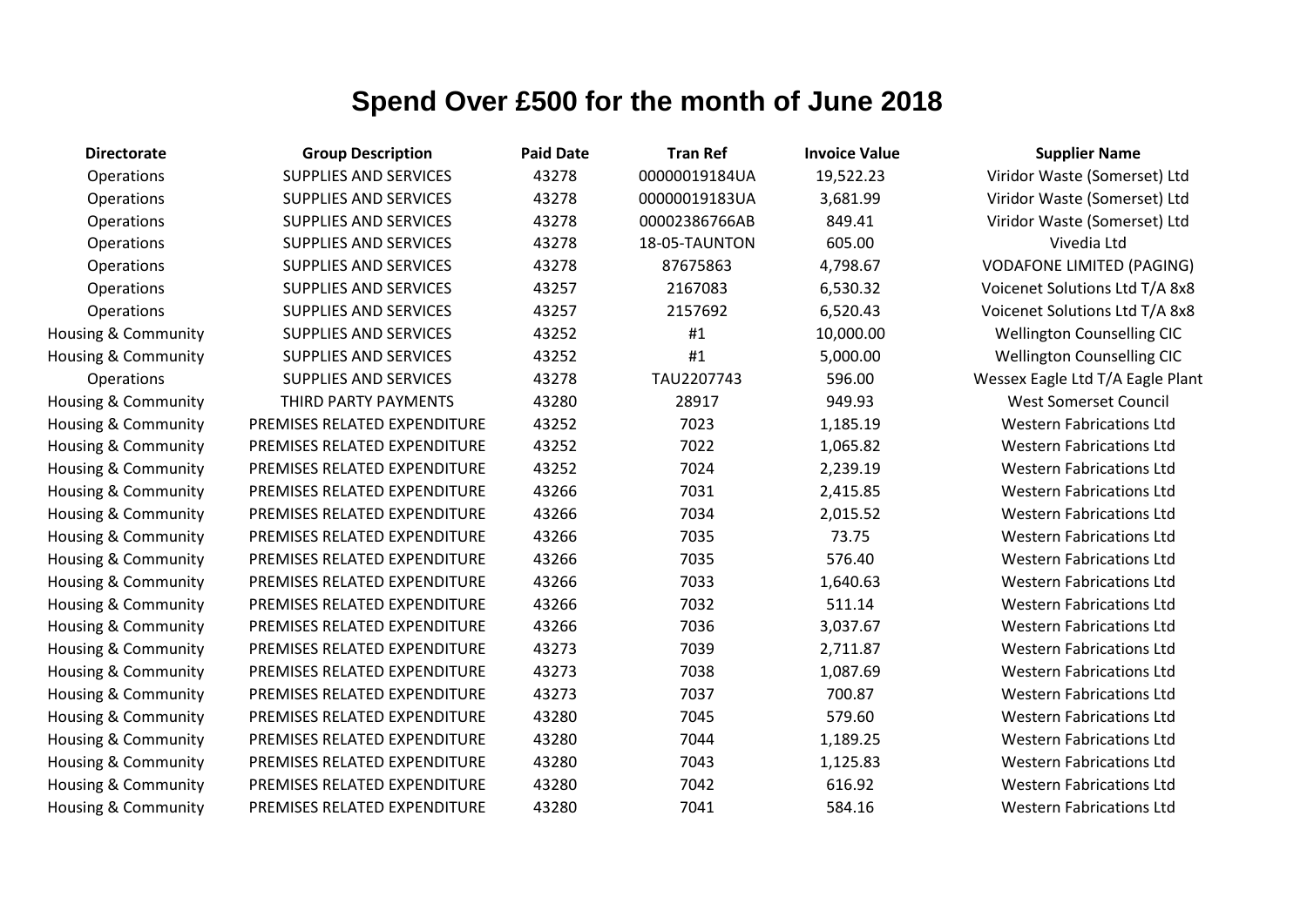| <b>Directorate</b>             | <b>Group Description</b>      | <b>Paid Date</b> | <b>Tran Ref</b> | <b>Invoice Value</b> | <b>Supplier Name</b>            |
|--------------------------------|-------------------------------|------------------|-----------------|----------------------|---------------------------------|
| Housing & Community            | PREMISES RELATED EXPENDITURE  | 43264            | 7027            | 1,777.93             | <b>Western Fabrications Ltd</b> |
| Housing & Community            | PREMISES RELATED EXPENDITURE  | 43264            | 7026            | 2,523.63             | <b>Western Fabrications Ltd</b> |
| Housing & Community            | PREMISES RELATED EXPENDITURE  | 43264            | 7025            | 845.02               | <b>Western Fabrications Ltd</b> |
| Housing & Community            | PREMISES RELATED EXPENDITURE  | 43264            | 7029            | 2,206.36             | <b>Western Fabrications Ltd</b> |
| <b>Housing &amp; Community</b> | PREMISES RELATED EXPENDITURE  | 43280            | 7040            | 774.12               | <b>Western Fabrications Ltd</b> |
| Operations                     | TRANSPORT RELATED EXPENDITURE | 43259            | 2571076         | 1,733.32             | <b>WESTERN FUEL</b>             |
| <b>Capital Payments</b>        | <b>CAPITAL</b>                | 43259            | 801298          | 11,176.00            | <b>WICKSTEED LEISURE</b>        |
| Housing & Community            | PREMISES RELATED EXPENDITURE  | 43252            | 52120776        | 1,127.57             | <b>WOLSELEY UK LTD</b>          |
| <b>Balance Sheet</b>           | <b>CURRENT ASSETS</b>         | 43266            | 52189297        | 833.50               | <b>WOLSELEY UK LTD</b>          |
| Housing & Community            | PREMISES RELATED EXPENDITURE  | 43264            | 52416010        | 864.77               | <b>WOLSELEY UK LTD</b>          |
| Housing & Community            | PREMISES RELATED EXPENDITURE  | 43278            | 52654529        | 876.80               | <b>WOLSELEY UK LTD</b>          |
| <b>Balance Sheet</b>           | <b>CURRENT ASSETS</b>         | 43278            | 52654539        | 1,847.46             | <b>WOLSELEY UK LTD</b>          |
| <b>Balance Sheet</b>           | <b>CURRENT ASSETS</b>         | 43278            | 52654497        | 595.07               | <b>WOLSELEY UK LTD</b>          |
| Operations                     | <b>SUPPLIES AND SERVICES</b>  | 43273            | 184901          | 430.00               | WPS - Westward                  |
| Operations                     | <b>SUPPLIES AND SERVICES</b>  | 43273            | 184901          | 140.70               | WPS - Westward                  |
| Operations                     | <b>SUPPLIES AND SERVICES</b>  | 43273            | 184901          | 282.96               | WPS - Westward                  |
| <b>Capital Payments</b>        | <b>CAPITAL</b>                | 43266            | 18060003        | 40,323.15            | <b>WRW Construction Ltd</b>     |
| <b>Capital Payments</b>        | <b>CAPITAL</b>                | 43252            | 2961            | 1,785.00             | Wyatt Joinery Ltd               |
| <b>Capital Payments</b>        | <b>CAPITAL</b>                | 43252            | 2962            | 590.00               | Wyatt Joinery Ltd               |
| Operations                     | <b>SUPPLIES AND SERVICES</b>  | 43257            | CR19012         | 1,465.90             | <b>XMA Limited</b>              |
| Operations                     | <b>SUPPLIES AND SERVICES</b>  | 43257            | CR28222         | 1,274.10             | <b>XMA Limited</b>              |
| Operations                     | <b>SUPPLIES AND SERVICES</b>  | 43257            | CR05207         | 300.00               | <b>XMA Limited</b>              |
| Operations                     | <b>SUPPLIES AND SERVICES</b>  | 43257            | CR05207         | 240.00               | <b>XMA Limited</b>              |
| Operations                     | <b>SUPPLIES AND SERVICES</b>  | 43252            | CQ99005         | 3,000.00             | <b>XMA Limited</b>              |
| Operations                     | <b>SUPPLIES AND SERVICES</b>  | 43252            | CQ99005         | 60.00                | <b>XMA Limited</b>              |
| Operations                     | <b>SUPPLIES AND SERVICES</b>  | 43264            | CR70918         | 939.00               | <b>XMA Limited</b>              |
| Operations                     | <b>SUPPLIES AND SERVICES</b>  | 43264            | CR85747         | 121.20               | <b>XMA Limited</b>              |
| Operations                     | <b>SUPPLIES AND SERVICES</b>  | 43264            | CR85747         | 63.50                | <b>XMA Limited</b>              |
| Operations                     | <b>SUPPLIES AND SERVICES</b>  | 43264            | CR85747         | 75.50                | <b>XMA Limited</b>              |